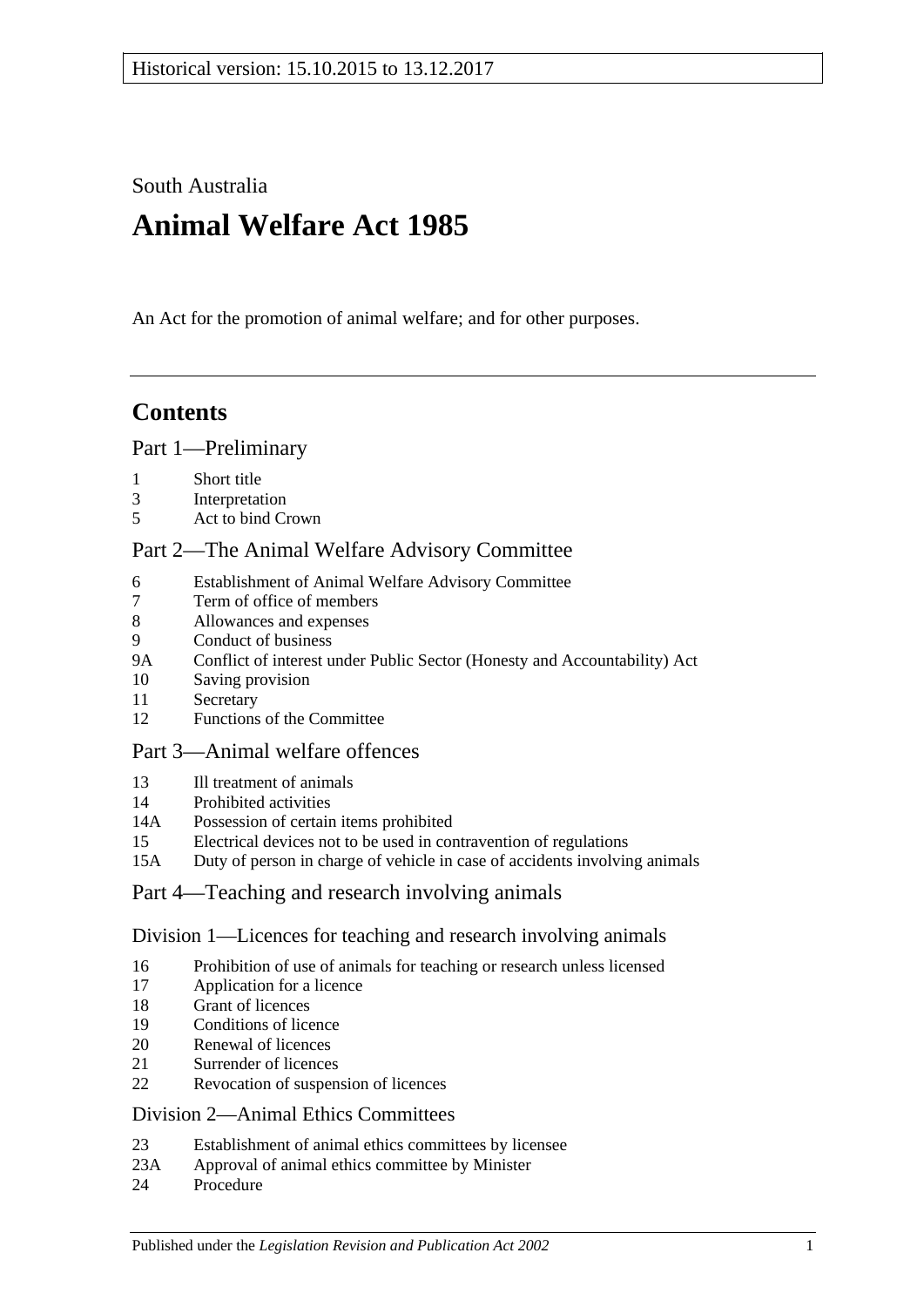25 [Functions of animal ethics committees](#page-13-0)

### [Division 3—Appeals](#page-13-1)

- 26 [Appeals against decisions of animal ethics committees](#page-13-2)
- 27 [Appeal against decisions of Minister](#page-14-0)

### [Part 5—Enforcement](#page-14-1)

### [Division 1—Appointment and identification of inspectors](#page-14-2)

- 28 [Appointment of inspectors](#page-14-3)
- 29 [Identification of inspectors](#page-15-0)

### [Division 2—Powers of inspectors](#page-15-1)

- 30 [General powers](#page-15-2)
- 31 [Routine inspections](#page-17-0)
- 31A [Special powers relating to animals](#page-17-1)
- 31B [Animal welfare notices](#page-18-0)

### [Division 3—Miscellaneous](#page-18-1)

- 31C [Dealing with seized animals and objects](#page-18-2)
- 31D [Warrant procedures](#page-19-0)
- 31E [Offence to hinder etc inspectors](#page-20-0)
- 32A [Court orders on finding of guilt etc](#page-21-0)

### [Part 6—Miscellaneous](#page-21-1)

- 33 [Delegation](#page-21-2)
- 34 [Permit to hold rodeos](#page-21-3)
- 34A [False or misleading statements](#page-22-0)
- 34B [Power of veterinary surgeons to destroy animals](#page-22-1)
- 35 [Power to provide food to neglected animals](#page-22-2)
- 37 [Service of notices](#page-22-3)
- 38 [Offences by bodies corporate](#page-22-4)
- 39 [Continuing offences](#page-23-0)
- 40 [Vicarious liability of employers in certain circumstances](#page-23-1)
- 42 [Evidence](#page-24-0)
- 42A [Codes of practice](#page-24-1)
- 43 [Act does not render unlawful practices that are in accordance with prescribed code of](#page-24-2)  [animal husbandry practice](#page-24-2)
- 43A [Reports in respect of alleged contraventions](#page-24-3)
- 43B [Victimisation](#page-24-4)
- 44 [Regulations](#page-25-0)

[Legislative history](#page-27-0)

## <span id="page-1-0"></span>**The Parliament of South Australia enacts as follows:**

## **Part 1—Preliminary**

## <span id="page-1-1"></span>**1—Short title**

This Act may be cited as the *Animal Welfare Act 1985*.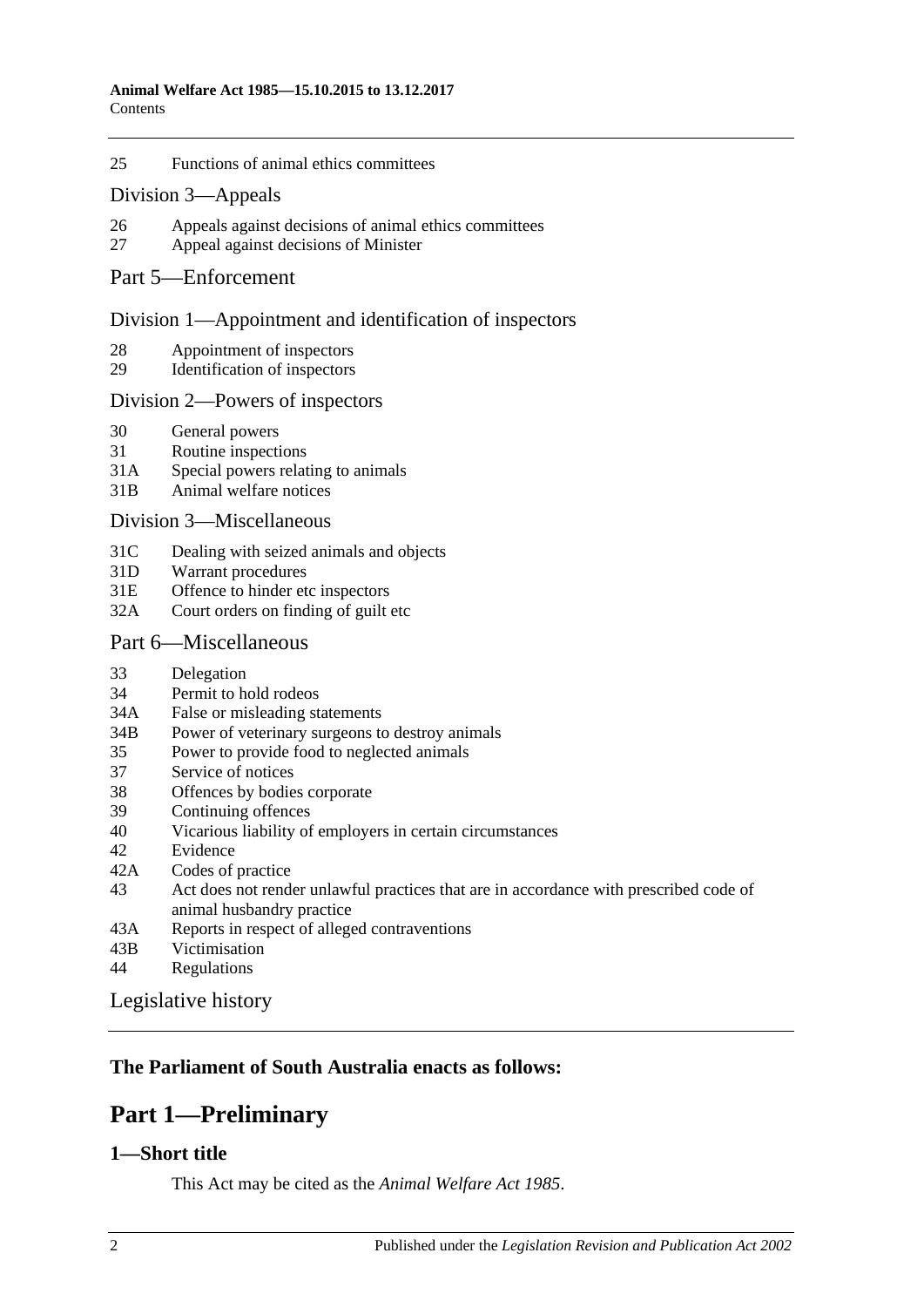## <span id="page-2-0"></span>**3—Interpretation**

In this Act, unless the contrary intention appears—

*animal* means a member of any species of the sub-phylum *vertebrata* except—

- (a) a human being; or
- (b) a fish,

and includes any prescribed animal;

*animal ethics committee* means—

- (a) an animal ethics committee established under [section](#page-11-4) 23; or
- (b) a body approved by the Minister as an animal ethics committee under [section](#page-12-0) 23A;

*animal welfare notice* means a notice given by an inspector under [section](#page-18-0) 31B;

*animal welfare order* means an order of a court under [section](#page-21-0) 32A;

*the Code* referred to in [Part 4](#page-9-2) means the *Australian Code of Practice for the Care and Use of Animals for Scientific Purposes* (National Health and Medical Research Council, CSIRO, Australian Agricultural Council) 2004, 7th edition, as amended from time to time;

*the Committee* means the Animal Welfare Advisory Committee established under this Act;

*electrical device* means any of the following devices designed for the purpose of confining or controlling an animal:

- (a) an electrical prod or goad;
- (b) a collar designed to impart an electric shock;
- (c) an electroimmobiliser;
- (d) any other electrical device prescribed by the regulations;

*electroimmobiliser* means an electrical device designed to temporarily immobilise an animal;

*harm* means any form of damage, pain, suffering or distress (including unconsciousness), whether arising from injury, disease or any other condition;

*inspector* means—

- (a) a police officer; or
- (c) a person holding an appointment as an inspector under [Part 5;](#page-14-1)

*organised animal fight* means an event in which an animal is encouraged to fight with another animal;

*owner* includes—

- (a) in relation to an animal, a person who has the custody and control of the animal; and
- (b) in relation to real or personal property—a person entitled to possession of the property;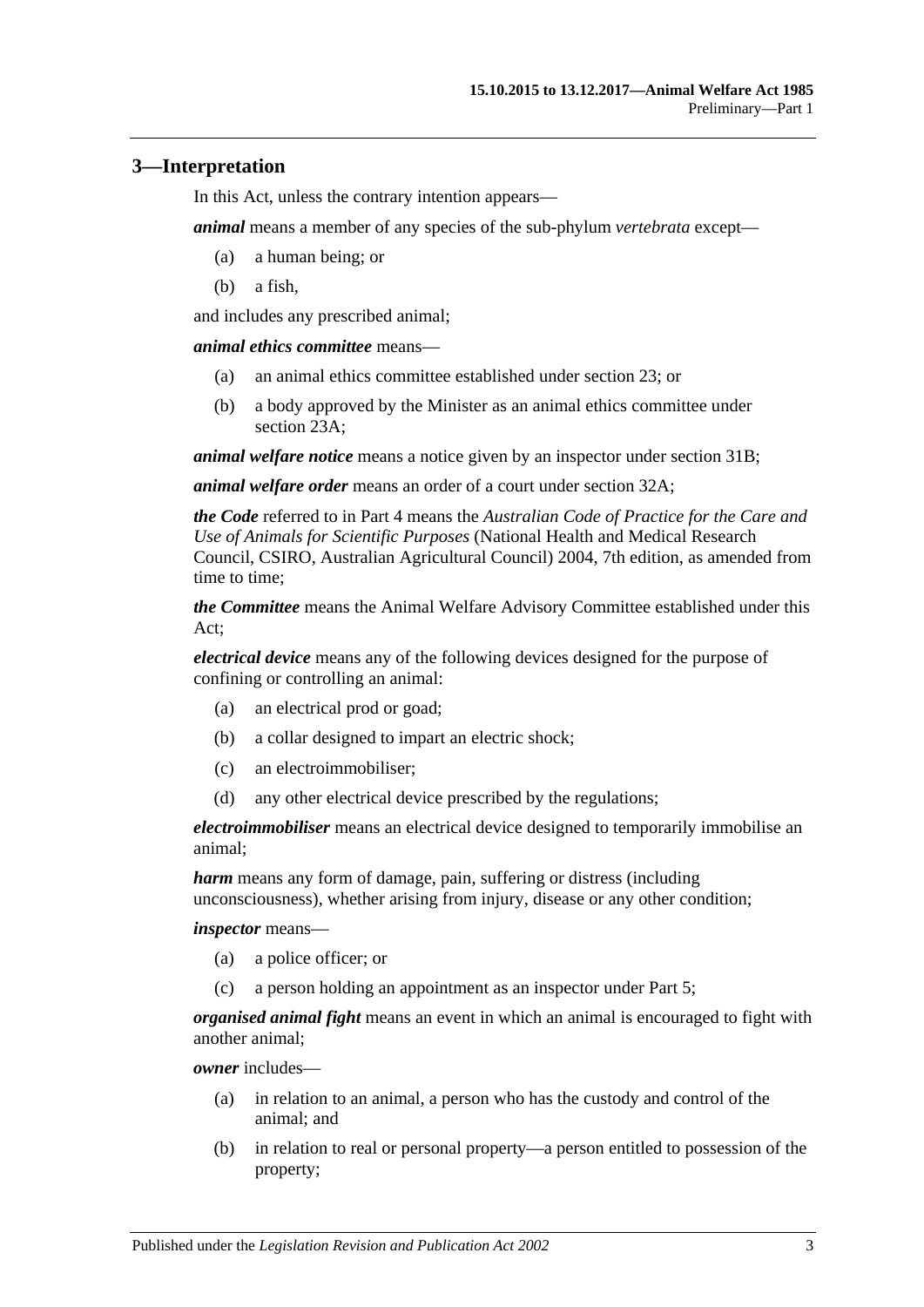*premises* means any land, building or structure (including a moveable building or structure);

*rodeo* means a competition involving cattle or horses (or both) and featuring 1 or more rodeo events, but does not include a competition declared by the regulations not to be a rodeo;

*rodeo event* means any of the following events:

- (a) saddle bronc riding;
- (b) bareback bronc riding;
- (c) bull riding;
- (d) steer riding;
- (e) roping or tying;
- (f) team roping;
- (g) steer wrestling;
- (h) a prescribed event;

*serious harm* means—

- (a) harm that endangers an animal's life; or
- (b) harm that results in an animal being so severely injured, so diseased or in such physical condition that it would be cruel not to destroy the animal; or
- (c) harm that consists of, or results in, serious and protracted impairment of a physical or mental function;

*the Society* means the Royal Society for the Prevention of Cruelty to Animals (South Australia) Incorporated;

*vehicle* includes an aircraft, a vessel, a caravan, a trailer and anything attached to a vehicle;

*veterinary surgeon* means a person who is registered as a veterinary surgeon under the *[Veterinary Practice Act](http://www.legislation.sa.gov.au/index.aspx?action=legref&type=act&legtitle=Veterinary%20Practice%20Act%202003) 2003*.

## <span id="page-3-0"></span>**5—Act to bind Crown**

This Act binds the Crown.

## <span id="page-3-1"></span>**Part 2—The Animal Welfare Advisory Committee**

### <span id="page-3-2"></span>**6—Establishment of Animal Welfare Advisory Committee**

- (1) The *Animal Welfare Advisory Committee* is established.
- (2) The Committee consists of 8 members appointed by the Minister, of whom—
	- (a) 1 is to be nominated by the Minister responsible for the administration of the *[Livestock Act](http://www.legislation.sa.gov.au/index.aspx?action=legref&type=act&legtitle=Livestock%20Act%201997) 1997*;
	- (b) 2 will be nominated by Primary Producers SA Incorporated;
	- (c) 1 will be nominated by the Society;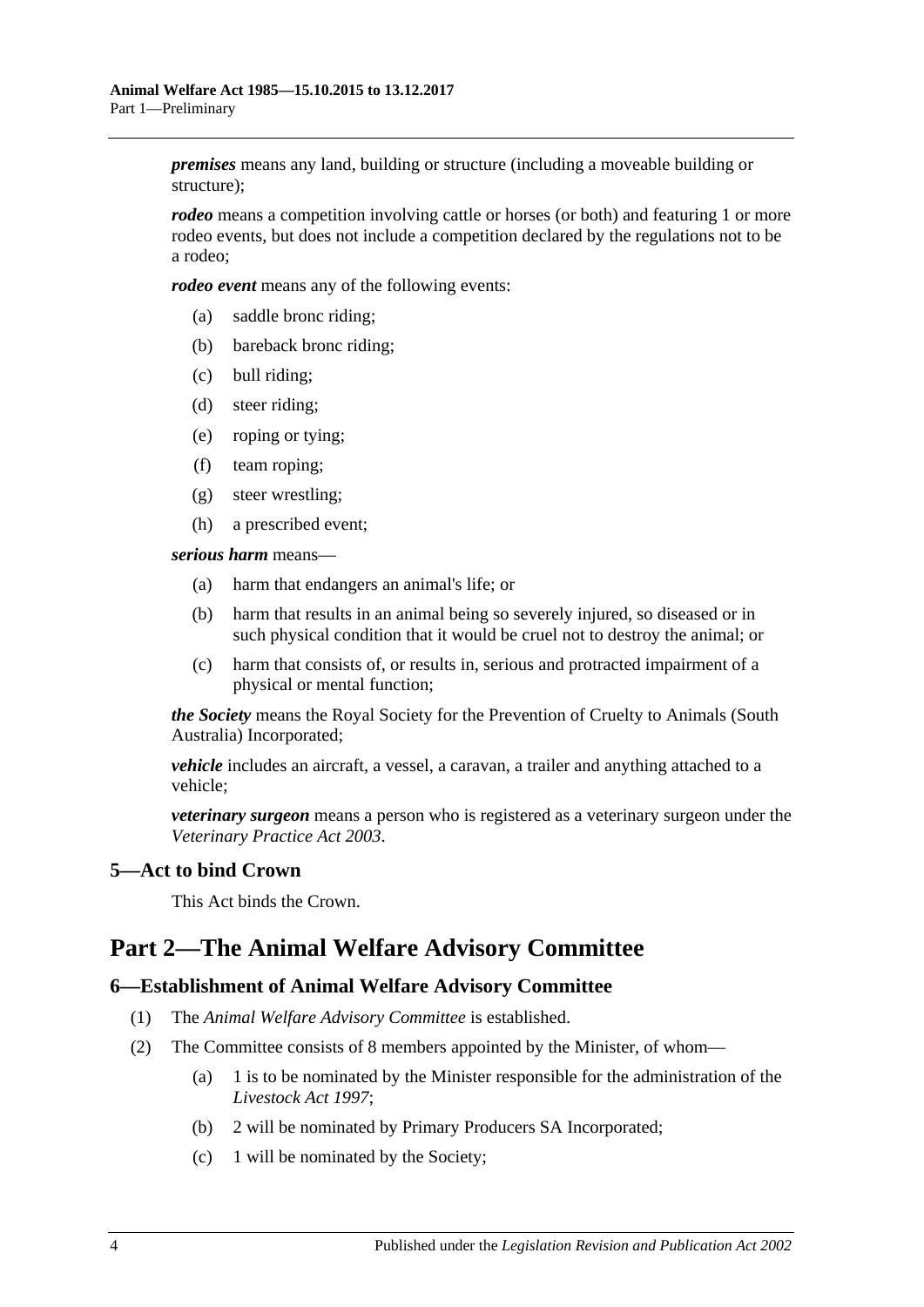- (d) 2 will be persons who, in the opinion of the Minister, are suitable to represent the interests of animal welfare organisations;
- (e) 1 will be nominated by the Australian Veterinary Association;
- (f) 1 will be engaged in research activities involving animals nominated by the Minister responsible for the administration of the *[Health Care Act](http://www.legislation.sa.gov.au/index.aspx?action=legref&type=act&legtitle=Health%20Care%20Act%202008) 2008*.
- (3) Where the Minister, by notice in writing, requests—
	- (a) Primary Producers SA Incorporated; or
	- (b) the Society; or
	- (c) the Australian Veterinary Association,

to make a nomination for the purposes of this section, and the body to which the request is addressed fails to make such a nomination within the time allowed in the notice, the Minister may select a person for appointment as a member of the Committee, and a person so selected may then be appointed to the Committee as if nominated by the body to which the request was addressed.

- (4) The Minister may appoint a member of the Committee to be the presiding member of the Committee and another member to be the deputy presiding member of the Committee.
- (5) The Minister may appoint a suitable person to be the deputy of a member of the Committee (other than the presiding member), and the deputy may, in the absence of that member, act as a member of the Committee.

### <span id="page-4-0"></span>**7—Term of office of members**

- (1) A member of the Committee will be appointed for such term, not exceeding 3 years, as the Minister determines and specifies in the instrument of appointment, and on the expiration of a term of office, will be eligible for reappointment.
- <span id="page-4-2"></span>(2) The Minister may remove a member of the Committee from office on the ground of—
	- (a) mental or physical incapacity to carry out satisfactorily the duties of a member; or
	- (b) dishonourable conduct; or
	- (c) neglect of duty.
- (3) The office of a member of the Committee becomes vacant if the member—
	- (a) dies; or
	- (b) completes a term of office; or
	- (c) resigns by notice in writing to the Minister; or
	- (d) is removed from office by the Minister under [subsection](#page-4-2) (2).
- (4) On the office of a member of the Committee becoming vacant, a person must be appointed to that office in accordance with this Act.

### <span id="page-4-1"></span>**8—Allowances and expenses**

A member of the Committee is entitled to receive such allowances and expenses as the Minister may from time to time determine.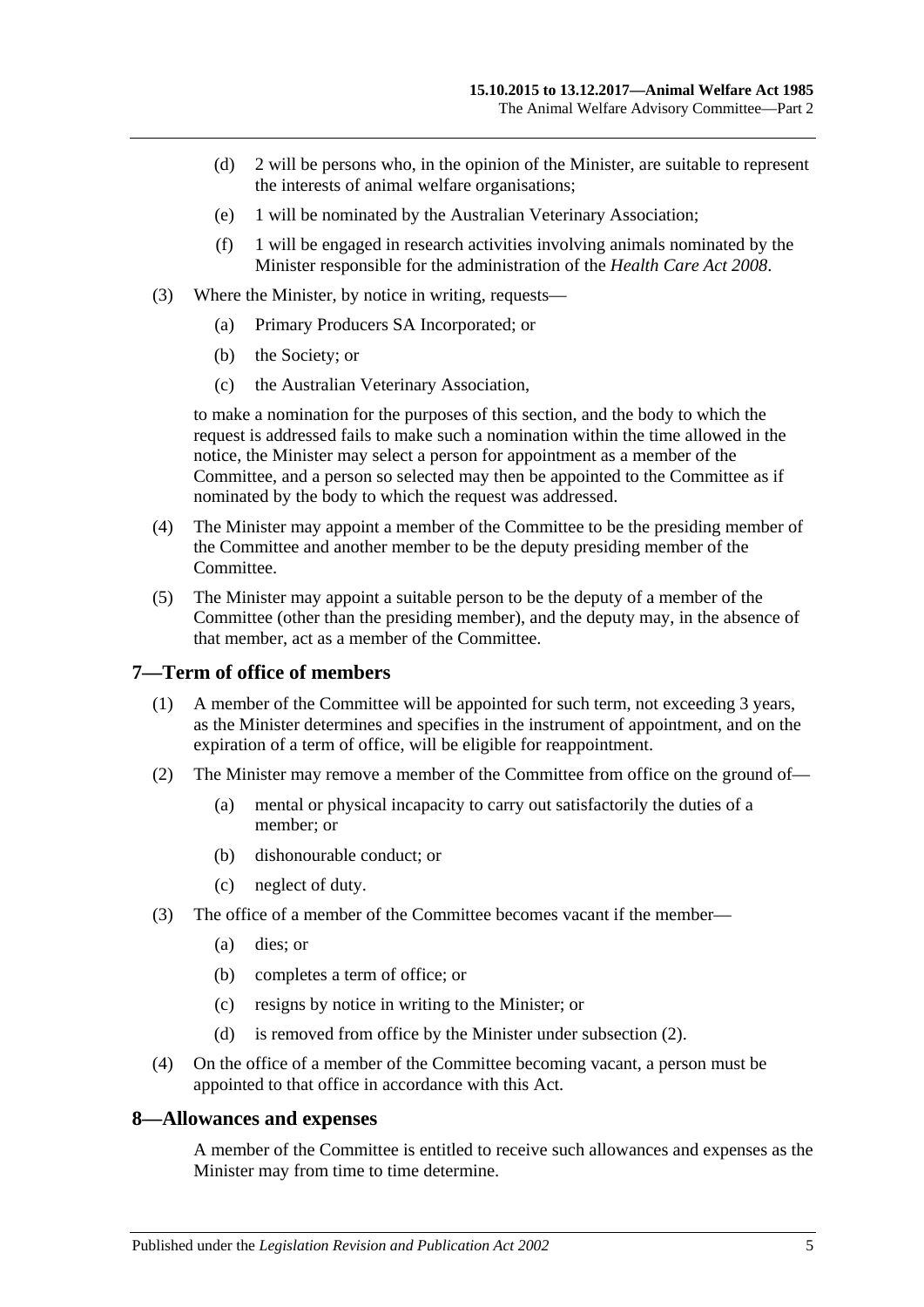### <span id="page-5-0"></span>**9—Conduct of business**

- (1) The presiding member or, in his or her absence, the deputy presiding member will preside at a meeting of the Committee or, in the absence of both the presiding member and the deputy presiding member, the members present will decide who is to preside at the meeting.
- (3) Five members constitute a quorum of the Committee.
- (4) Each member present at a meeting of the Committee is entitled to 1 vote on a question arising for decision at that meeting.
- (5) A decision supported by the votes of not less than 5 members of the Committee is a decision of the Committee.
- (6) Subject to this Act, the Committee may conduct its business as it thinks fit.

## <span id="page-5-1"></span>**9A—Conflict of interest under Public Sector (Honesty and Accountability) Act**

A member of the Committee will not be taken to have a direct or indirect interest in a matter for the purposes of the *[Public Sector \(Honesty and Accountability\) Act](http://www.legislation.sa.gov.au/index.aspx?action=legref&type=act&legtitle=Public%20Sector%20(Honesty%20and%20Accountability)%20Act%201995) 1995* by reason only of the fact that the member has an interest in a matter that is shared in common with those engaged in or associated with primary production generally, animal welfare organisations generally, veterinary practice generally or medical or biological research generally, or a substantial section of those engaged in or associated with any of those fields.

### <span id="page-5-2"></span>**10—Saving provision**

An act or proceeding of the Committee is not invalid by reason of a vacancy in its membership or a defect in an appointment.

### <span id="page-5-3"></span>**11—Secretary**

- (1) There will be a secretary to the Committee.
- (2) The secretary will be appointed under the *[Public Sector Act](http://www.legislation.sa.gov.au/index.aspx?action=legref&type=act&legtitle=Public%20Sector%20Act%202009) 2009*.
- (3) The office of secretary to the Committee may be held in conjunction with any other office in the Public Service of the State.

## <span id="page-5-4"></span>**12—Functions of the Committee**

The functions of the Committee are—

- (a) to advise the Minister on any matter relating to the administration or enforcement of this Act; and
- (b) to consider, and report to the Minister on, legislative proposals affecting animal welfare; and
- (c) to examine proposed codes of practice relating to animals and report to the Minister on their likely effect upon animal welfare; and
- (ca) to develop, or assist in developing, codes of practice for animal welfare and to make recommendations to the Minister as to their adoption under the regulations; and
- (d) to investigate and report to the Minister on any matters referred by the Minister to the Committee for advice.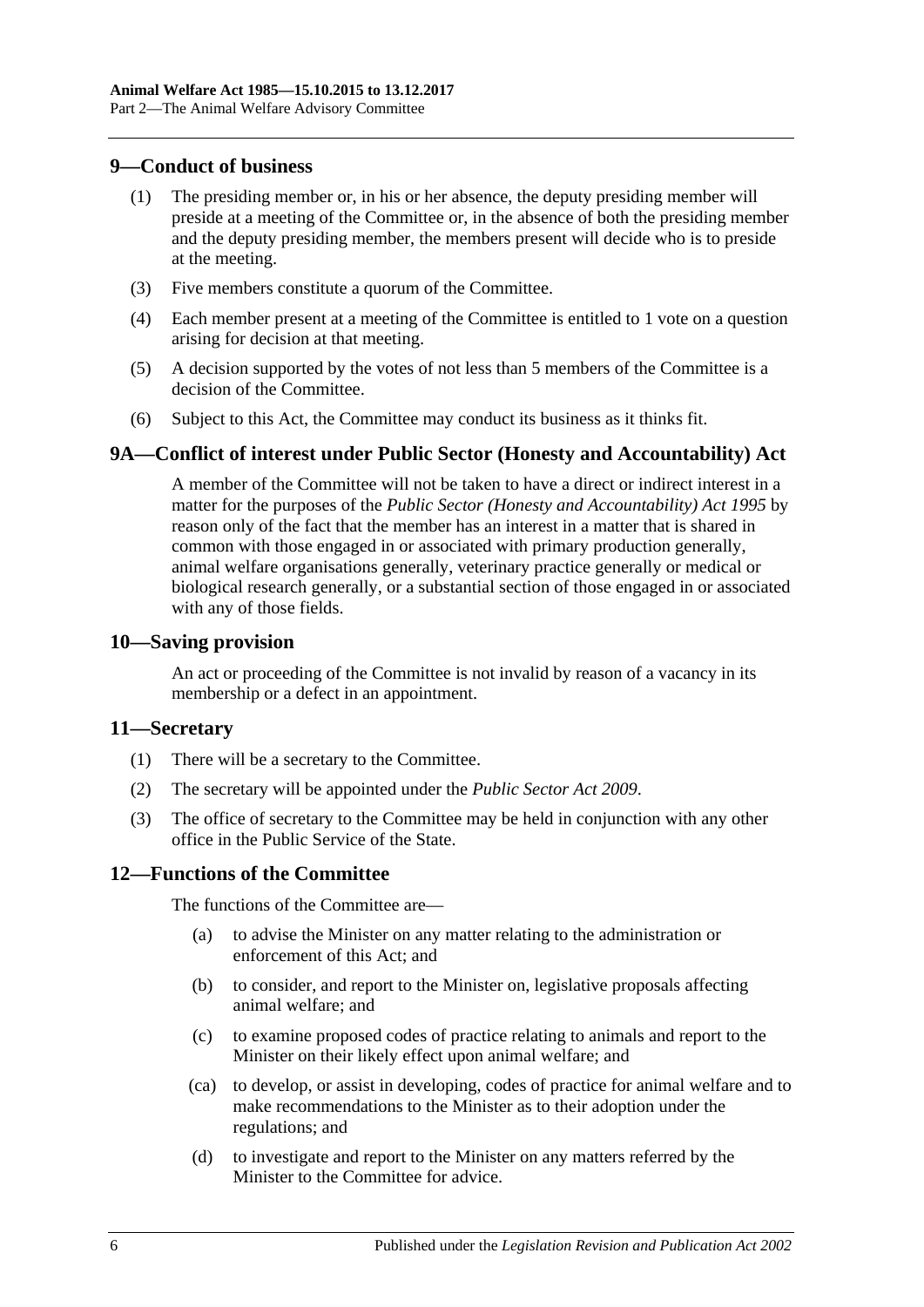## <span id="page-6-0"></span>**Part 3—Animal welfare offences**

## <span id="page-6-2"></span><span id="page-6-1"></span>**13—Ill treatment of animals**

- $(1)$  If—
	- (a) a person ill treats an animal; and
	- (b) the ill treatment causes the death of, or serious harm to, the animal; and
	- (c) the person intends to cause, or is reckless about causing, the death of, or serious harm to, the animal,

the person is guilty of an offence.

Maximum penalty: \$50 000 or imprisonment for 4 years.

<span id="page-6-3"></span>(2) A person who ill treats an animal is guilty of an offence.

Maximum penalty: \$20 000 or imprisonment for 2 years.

- (3) Without limiting the generality of [subsection](#page-6-2) (1) or [\(2\),](#page-6-3) a person ill treats an animal if the person—
	- (a) intentionally, unreasonably or recklessly causes the animal unnecessary harm; or
	- (b) being the owner of the animal—
		- (i) fails to provide it with appropriate, and adequate, food, water, living conditions (whether temporary or permanent) or exercise; or
		- (ii) fails to take reasonable steps to mitigate harm suffered by the animal; or
		- (iii) abandons the animal; or
		- (iv) neglects the animal so as to cause it harm; or
	- (c) having caused the animal harm (not being an animal of which that person is the owner), fails to take reasonable steps to mitigate the harm; or
	- (f) causes the animal to be killed or injured by another animal; or
	- (g) kills the animal in a manner that causes the animal unnecessary pain; or
	- (h) unless the animal is unconscious, kills the animal by a method that does not cause death to occur as rapidly as possible; or
	- (i) carries out a medical or surgical procedure on the animal in contravention of the regulations; or
	- (j) ill treats the animal in any other manner prescribed by the regulations for the purposes of this section.
- (4) A person charged with an offence against [subsection](#page-6-2) (1) (the *aggravated offence*) may be convicted of an offence against [subsection](#page-6-3) (2) (the *lesser offence*) if the court is not satisfied that the aggravated offence has been established beyond reasonable doubt but is satisfied that the lesser offence has been so established.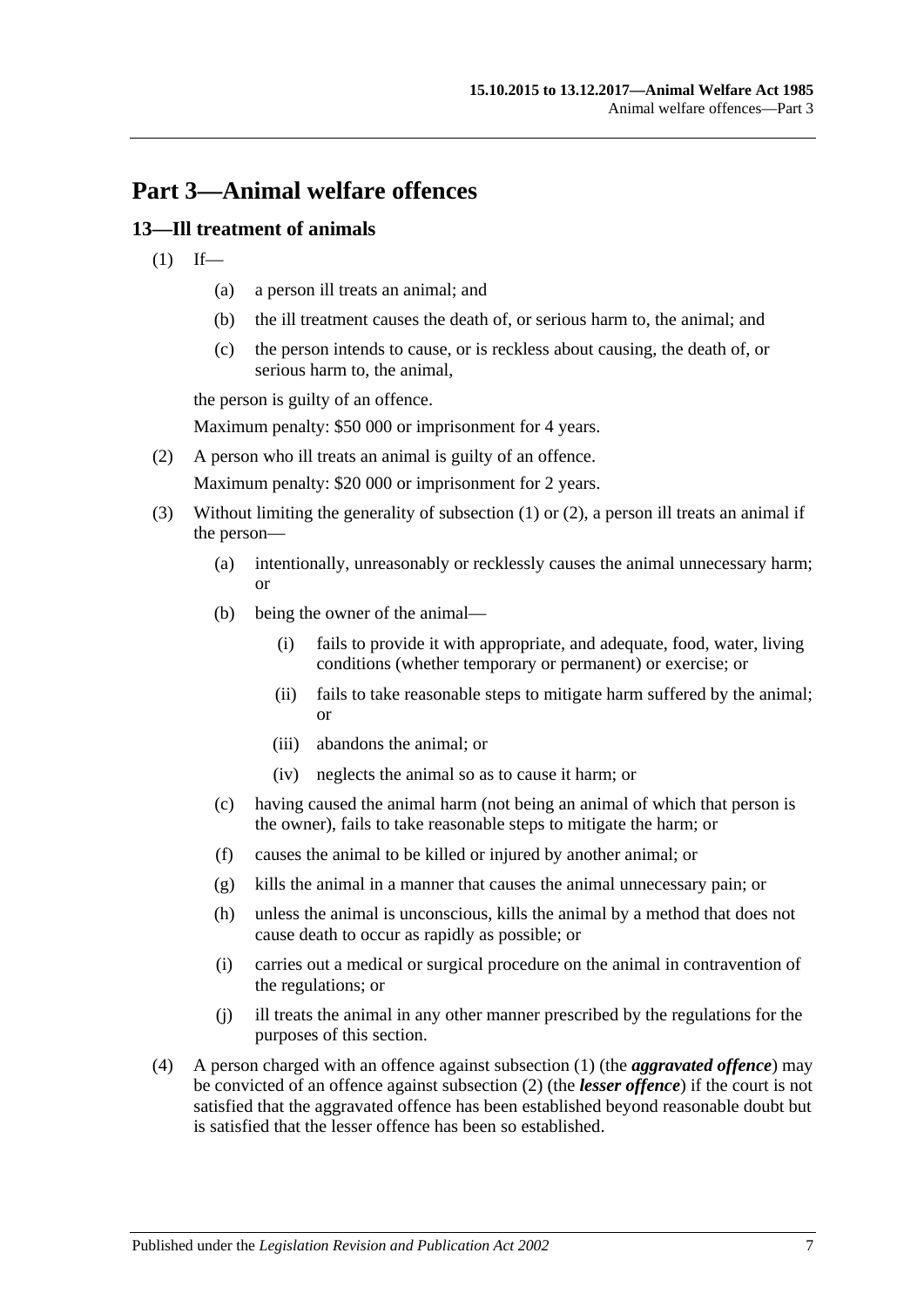- (5) It is a defence to a charge of an offence against [subsection](#page-6-3) (2) if the defendant proves that the offence did not result from any failure on the part of the defendant to take reasonable care to avoid the commission of the offence.
- (6) In this section—

*cause*—a person's act or omission causes the death of, or harm to, an animal if the act or omission substantially contributes to the death or harm.

## <span id="page-7-0"></span>**14—Prohibited activities**

- (1) A person must not take part in a prohibited activity. Maximum penalty: \$50 000 or imprisonment for 4 years.
- <span id="page-7-1"></span>(2) A person must not be present in a place at which a prohibited activity is occurring. Maximum penalty: \$20 000 or imprisonment for 2 years.
- (3) For the purposes of [subsection](#page-7-1) (2), if a person is present in a place at which a prohibited activity has occurred within the preceding 2 hours, he or she will, in the absence of proof to the contrary, be taken to have been at the place at the time the prohibited activity occurred.
- (4) In proceedings for an offence against [subsection](#page-7-1) (2), it is a defence for the defendant to prove that he or she did not know, and could not reasonably have been expected to have known, that a prohibited activity was occurring in the place.
- (5) For the purposes of this section, the following are *prohibited activities*:
	- (a) organised animal fights;
	- (b) live baiting;
	- (c) releasing an animal from captivity for the purpose of it then being hunted or killed (whether by a person or otherwise);
	- (d) selling or supplying an animal to a person for the purpose of the animal being used in an activity referred to in a preceding paragraph;
	- (e) keeping or preparing an animal for the purpose of using the animal in an activity referred to in a preceding paragraph.
- (6) For the purposes of this section, a person *takes part in a prohibited activity* if he or she does 1 or more of the following:
	- (a) organises the prohibited activity;
	- (b) promotes the prohibited activity;
	- (c) allows the prohibited activity to occur on premises, or in a place, owned or occupied by him or her;
	- (d) knowingly provides an animal or other thing used, or intended for use, in relation to the prohibited activity;
	- (e) undertakes, without lawful excuse, any other activity relating to the prohibited activity.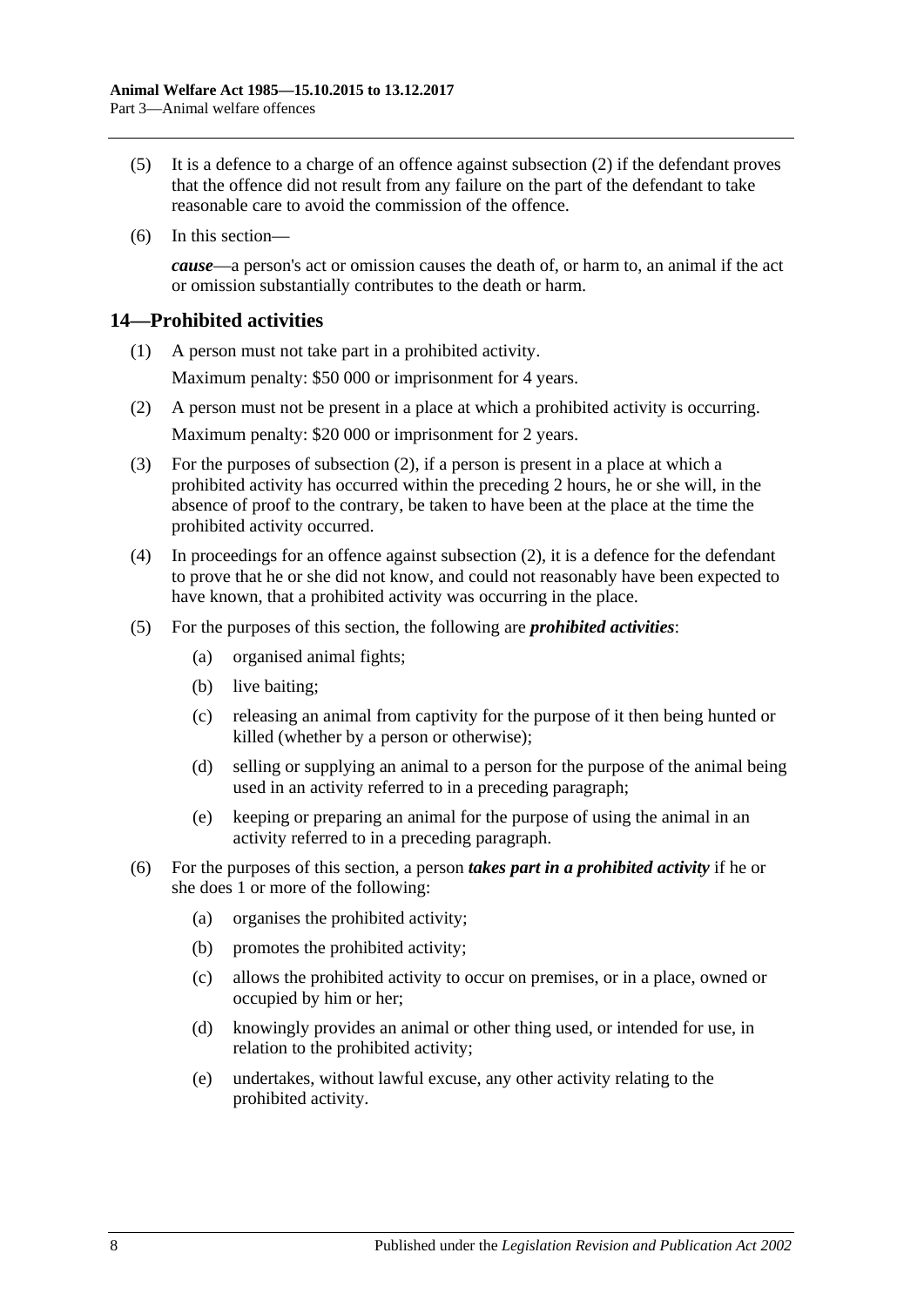(7) For the purposes of this section, a reference to a part of an animal does not include a reference to a part of an animal that has been processed such that it no longer resembles a part of the relevant kind.

**Note—**

For example, the skin of an animal which has been processed into a leather product.

(8) In this section—

*live baiting* means an activity in which—

- (a) a live animal is introduced into an area for the purpose of being chased by 1 or more dogs or training a dog to chase real or simulated animals; or
- (b) the carcass or any part of an animal is introduced into an area or moved around an area (or both) for the purpose of being chased by 1 or more dogs or training a dog to chase real or simulated animals,

but does not include an activity declared by the regulations to be excluded from the ambit of this definition.

### <span id="page-8-0"></span>**14A—Possession of certain items prohibited**

- (1) A person must not, without the approval of the Minister, have in his or her possession or control—
	- (a) a cock-fighting spur; or
	- (b) an implement, article or other thing made or adapted for attachment to an animal—
		- (i) for the purpose of training the animal to fight another animal; or
		- (ii) for the purpose of inciting or assisting the animal to fight another animal or to inflict injury on another animal during a fight; or
		- (iii) for the purpose of protecting the animal in a fight with another animal; or
	- (c) a drug (not being a drug supplied on the prescription of, and given to an animal in accordance with the directions of, a veterinary surgeon) to be administered to an animal for the purpose of inciting or assisting the animal to fight another animal, or to inflict injury on another animal during a fight; or
	- (d) a lure or bait (however described) consisting of or including the carcass or any part of an animal and used, or intended to be used, for the purpose of live baiting (within the meaning of section 14).

<span id="page-8-1"></span>Maximum penalty: \$20 000 or imprisonment for 2 years.

(2) For the purposes of [subsection](#page-8-1)  $(1)(d)$ , a reference to a part of an animal does not include a reference to a part of an animal that has been processed such that it no longer resembles a part of the relevant kind.

**Note—**

For example, the skin of an animal which has been processed into a leather product.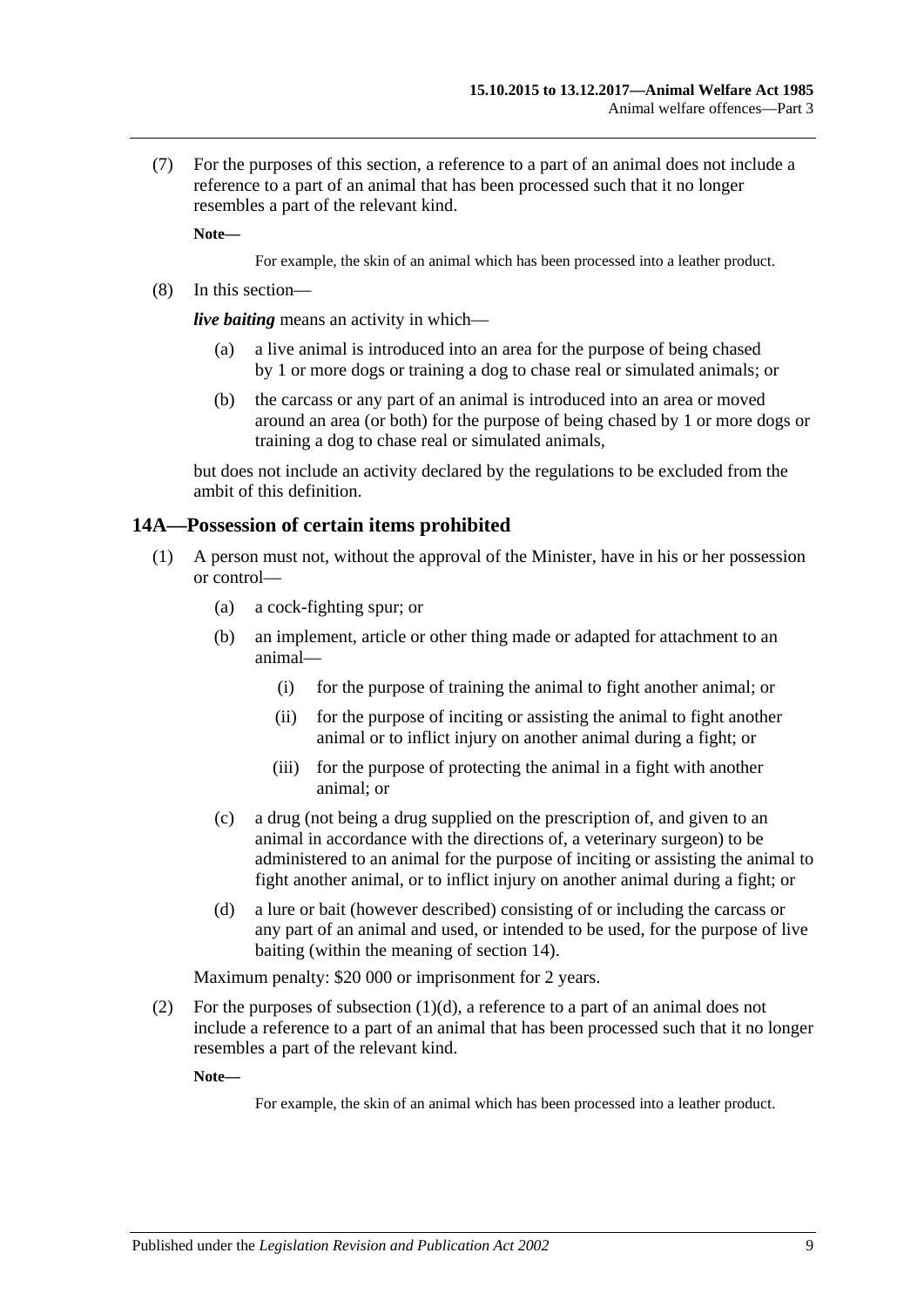### <span id="page-9-0"></span>**15—Electrical devices not to be used in contravention of regulations**

A person must not, for the purpose of confining or controlling an animal, use an electrical device in contravention of the regulations.

Maximum penalty: \$10 000 or imprisonment for 1 year.

### <span id="page-9-1"></span>**15A—Duty of person in charge of vehicle in case of accidents involving animals**

Where an animal is injured in an accident involving a vehicle, the person in charge of the vehicle must—

- (a) take such steps as are reasonably practicable in the circumstances to inform the owner of the animal that the animal was injured; and
- (b) where, after taking such steps, that person has been unable to contact the owner—inform an inspector, within 24 hours of the accident occurring, of the circumstances of the accident.

Maximum penalty: \$5 000.

Expiation fee: \$315.

## <span id="page-9-3"></span><span id="page-9-2"></span>**Part 4—Teaching and research involving animals**

## **Division 1—Licences for teaching and research involving animals**

### <span id="page-9-4"></span>**16—Prohibition of use of animals for teaching or research unless licensed**

- (1) Subject to [subsection](#page-9-6) (2), a person must not use an animal for the purposes of—
	- (a) teaching any science; or
	- (b) research or experimentation,

without a licence under this Part.

Maximum penalty:

In relation to a body corporate—\$50 000.

In relation to a natural person—\$10 000.

<span id="page-9-6"></span>(2) A employee is not required to hold a licence under this Part in respect of anything done in the course of employment by a person who holds a licence under this Part.

### <span id="page-9-5"></span>**17—Application for a licence**

- (1) A person may apply to the Minister for a licence under this Part.
- (2) An application for a licence must—
	- (a) be made in the prescribed manner in a form approved by the Minister; and
	- (b) contain the prescribed information; and
	- (c) be accompanied by the prescribed application fee.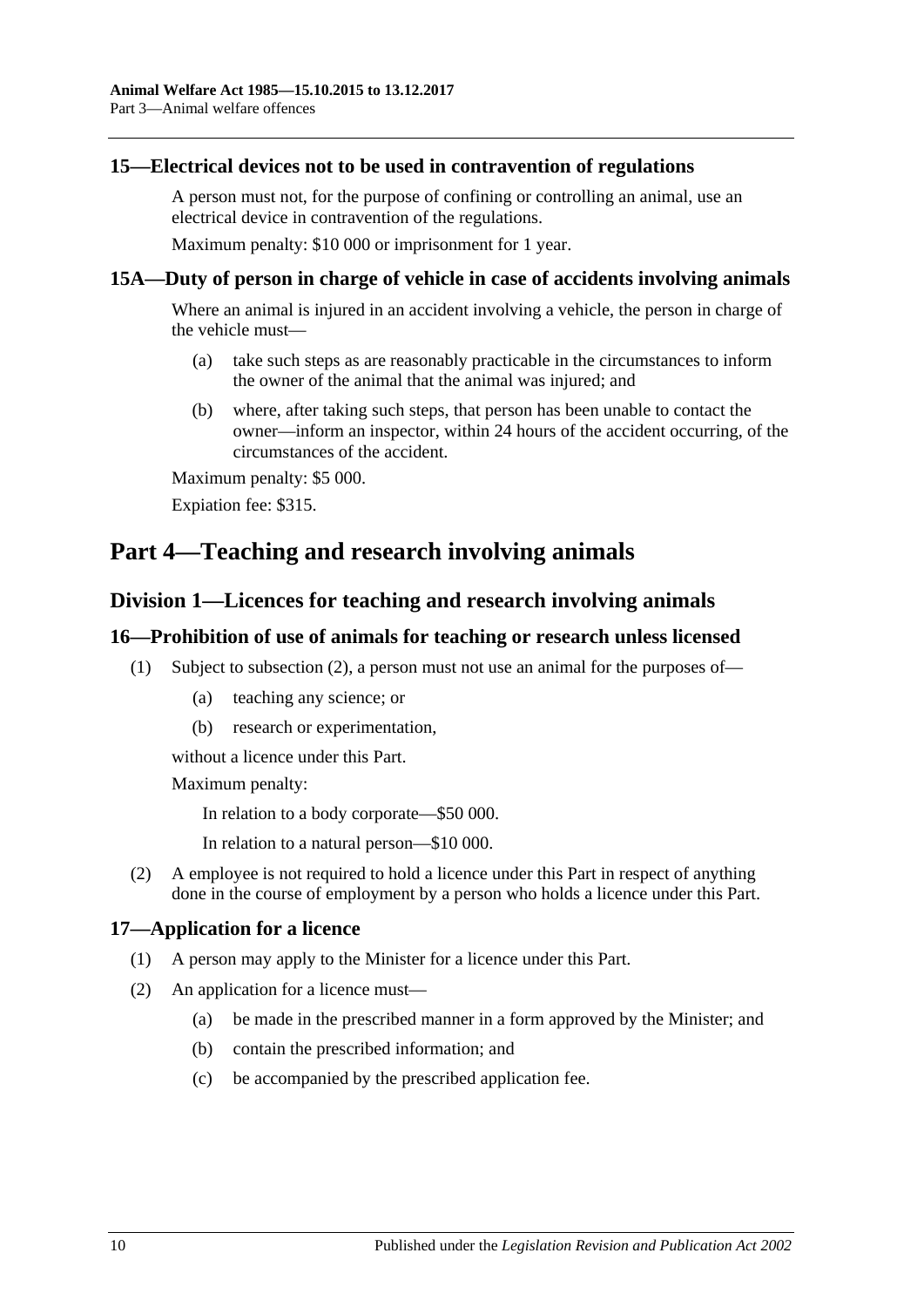### <span id="page-10-0"></span>**18—Grant of licences**

- (1) Where application is made under this Part for a licence, the Minister must determine whether a licence should be granted having regard to—
	- (a) the suitability of the applicant to be granted the licence; and
	- (b) the adequacy of the applicant's premises and facilities for the care and handling of animals; and
	- (c) the adequacy of arrangements made by the applicant for the provision of veterinary attention to animals; and
	- (d) such other matters as may be prescribed.
- (2) On granting a licence, the Minister must forward to the applicant a licence in the form approved by the Minister.

### <span id="page-10-1"></span>**19—Conditions of licence**

- (1) A licence under this Part is subject to such conditions as the Minister may specify by notice in writing given to the holder of the licence.
- (2) Without limiting the matters with respect to which conditions may be imposed, the Minister may impose conditions—
	- (a) requiring the holder of the licence to establish an animal ethics committee in accordance with [section](#page-11-4) 23; and
	- (b) requiring the holder of the licence to consult with an animal ethics committee in relation to specified matters; and
	- (c) requiring the holder of the licence to seek the approval of an animal ethics committee before—
		- (i) acquiring animals for the purposes of teaching, research or experimentation; or
		- (ii) using animals for the purposes of teaching, research or experimentation; and
	- (d) requiring the holder of the licence to provide an animal ethics committee with such information in relation to teaching, research or experimentation involving animals as the animal ethics committee may request; and
	- (e) requiring the holder of the licence to answer such questions in relation to teaching, research or experimentation involving animals as may be put by an animal ethics committee; and
	- (f) requiring the holder of the licence to comply with such provisions of the Code as may be specified in the conditions.
- (3) The Minister may, by notice in writing given to the holder of a licence, vary or revoke a condition of the licence or impose a further condition.
- (4) A person who contravenes or fails to comply with a condition of a licence is guilty of an offence.

Maximum penalty:

In relation to a body corporate—\$50 000.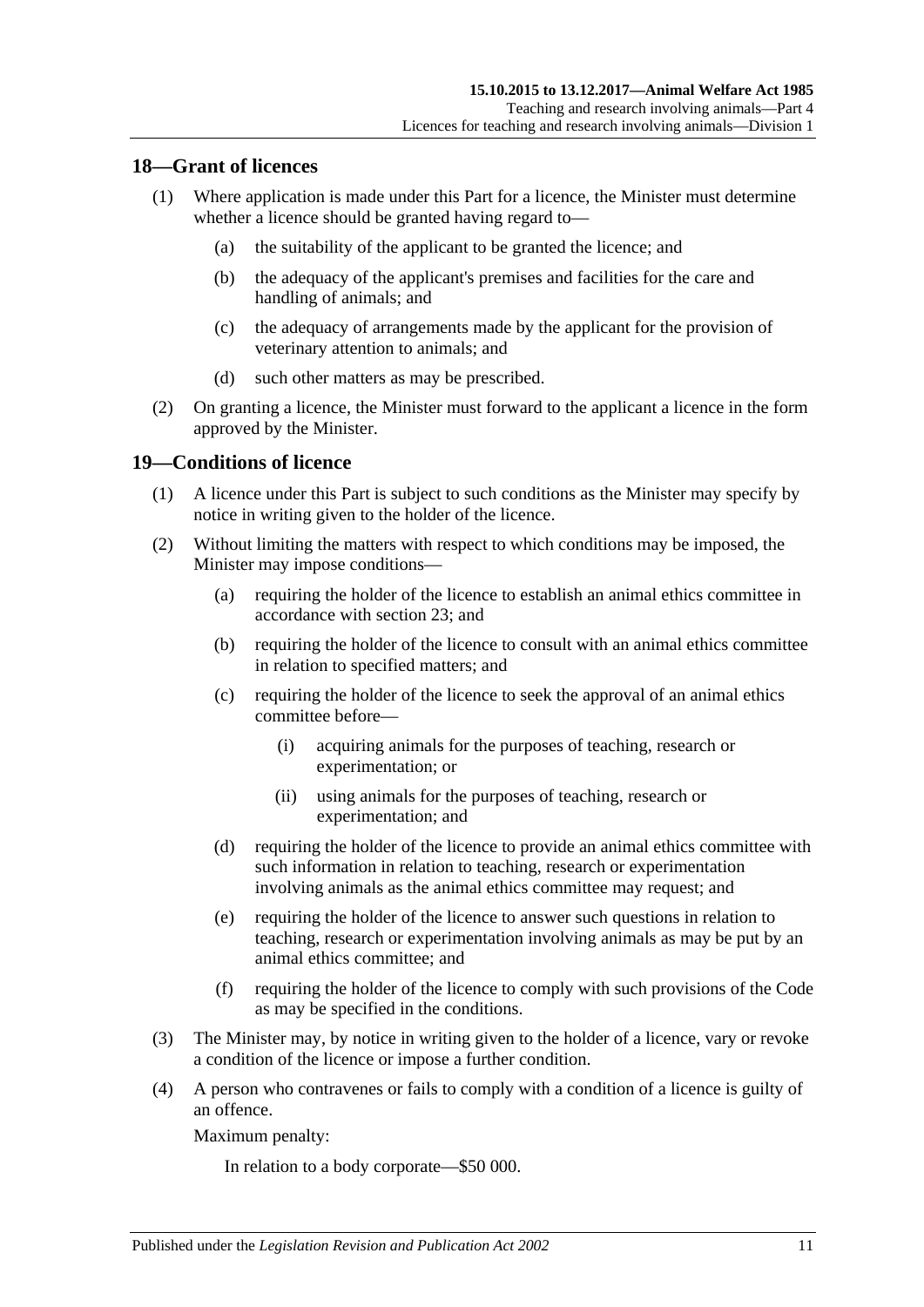In relation to a natural person—\$10 000.

### <span id="page-11-0"></span>**20—Renewal of licences**

- (1) Subject to this Part, a licence remains in force for a period of 2 years from the day on which it is granted and may be renewed for successive periods of 2 years.
- (2) An application for renewal—
	- (a) must be made in a manner and form determined by the Minister; and
	- (b) must be delivered to the Minister not less than 1 month before the licence is due to expire; and
	- (c) must be accompanied by the prescribed fee.
- (3) The Minister has a discretion to determine an application for renewal despite the fact that it is delivered out of time.
- (4) Where an application for renewal is made in accordance with this Act, the Minister must renew the licence of the applicant.

## <span id="page-11-1"></span>**21—Surrender of licences**

The holder of a licence may at any time surrender the licence to the Minister.

### <span id="page-11-2"></span>**22—Revocation of suspension of licences**

- (1) Where the holder of a licence—
	- (a) has been found guilty of an offence against this Act; or
	- (b) has obtained the licence improperly; or
	- (c) has failed to comply with a condition of the licence,

the Minister may, by notice in writing addressed to the holder of the licence, revoke the licence, or suspend the licence for a period specified in the notice.

## <span id="page-11-3"></span>**Division 2—Animal Ethics Committees**

### <span id="page-11-4"></span>**23—Establishment of animal ethics committees by licensee**

- (2) Where a licensee is required, as a condition of the licence, to establish an animal ethics committee, the licensee must establish an animal ethics committee in accordance with this section.
- <span id="page-11-9"></span><span id="page-11-8"></span><span id="page-11-7"></span><span id="page-11-6"></span><span id="page-11-5"></span>(3) An animal ethics committee will consist of at least 5 members appointed by the licensee, of whom—
	- (a) at least 1 will be a veterinary surgeon; and
	- (b) at least 1 will be a person who is engaged in teaching or research activities involving animals; and
	- (c) at least 1 will be a person who is responsible for the daily care of animals kept for use in teaching or research activities; and
	- (d) at least 1 will be a person with an established commitment to the welfare of animals; and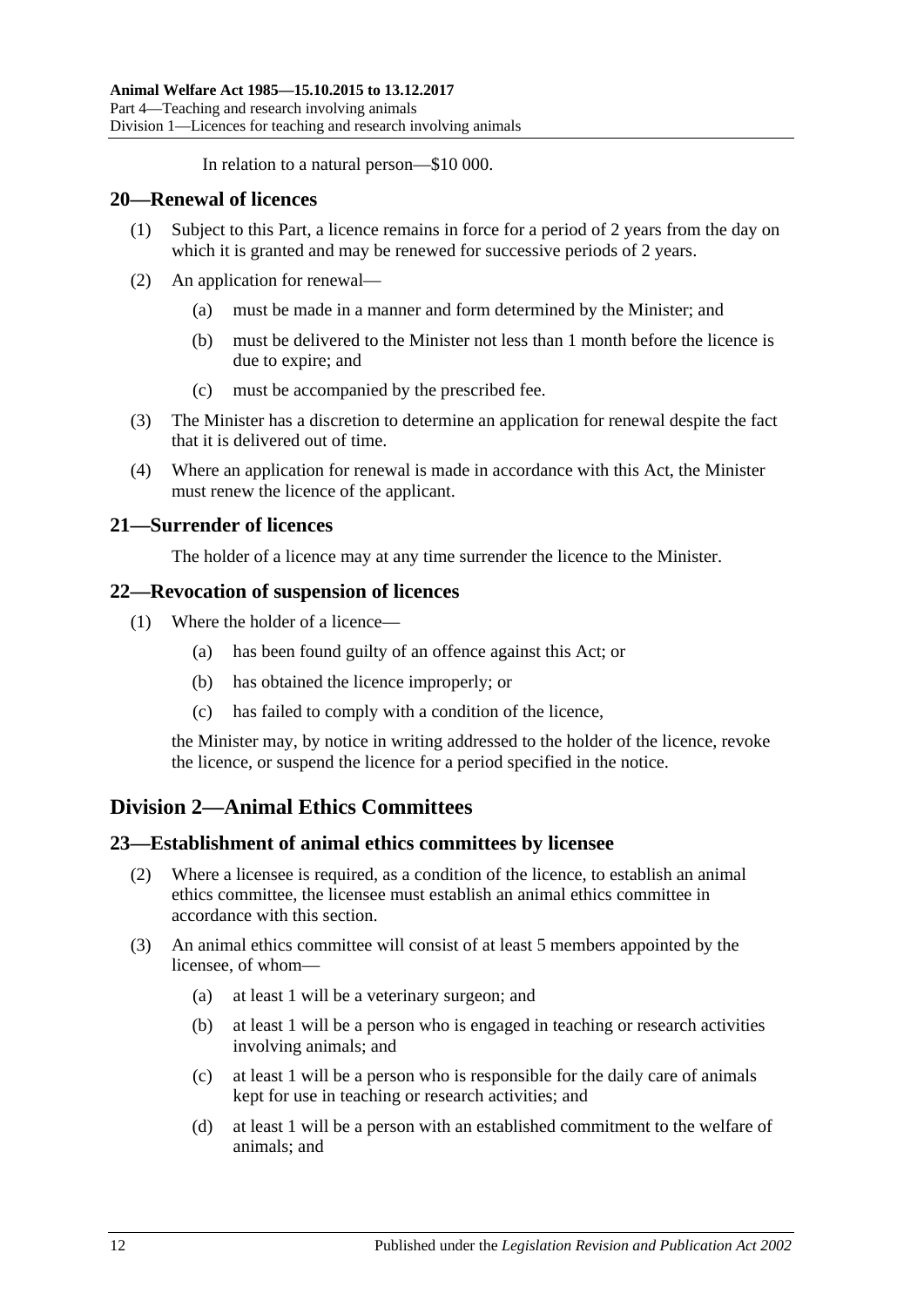- (e) at least 1 will be a person who is independent of the licensee and has never been involved in teaching or research activities involving animals.
- <span id="page-12-3"></span>(4) In selecting persons for appointment to an animal ethics committee the licensee should act with a view to ensuring that the membership of the committee is, as nearly as possible, equally representative of each of the classes of person referred to in [subsection](#page-11-5) (3).
- (5) The licensee will appoint a member of an animal ethics committee to be the presiding member of the committee.
- (6) A member of an animal ethics committee is appointed on such terms and conditions as may be determined by the licensee.

## <span id="page-12-2"></span><span id="page-12-0"></span>**23A—Approval of animal ethics committee by Minister**

- (1) The Minister may approve a body as an animal ethics committee for the purposes of this Act.
- (2) The Minister may only approve a body under [subsection](#page-12-2) (1) if satisfied that—
	- (a) the body is constituted in accordance with the membership requirements for an animal ethics committee (within the meaning of the Code) as laid down in the Code; and
	- (b) the body has appropriate procedures and standards in place to enable the body to comply with the Code in performing functions for the purposes of this Act; and
	- (c) the body is otherwise suitable to act as an animal ethics committee for the purposes of this Act.
- (3) An approval under [subsection](#page-12-2) (1) may be conditional or unconditional.
- (4) The Minister may vary or revoke an approval under [subsection](#page-12-2) (1).

## <span id="page-12-1"></span>**24—Procedure**

- (1) The quorum of an animal ethics committee established under this Act consists of 5 members of whom—
	- (a) 1 must be a member appointed under section  $23(3)(a)$ ; and
	- (b) 1 must be a member appointed under section [23\(3\)\(b\);](#page-11-7) and
	- (c) 1 must be a member appointed under section  $23(3)(c)$ ; and
	- (d) 1 must be a member appointed under section  $23(3)(d)$ ; and
	- (e) 1 must be a member appointed under section [23\(3\)\(e\).](#page-12-3)
- (1a) The quorum for a body approved as an animal ethics committee under [section](#page-12-0) 23A is to be determined in accordance with the Code unless the Minister specifies otherwise.
- (2) A decision carried by a majority of the votes cast by the members present at a meeting of an animal ethics committee is a decision of the committee.
- (3) Each member present at a meeting of an animal ethics committee is entitled to 1 vote on a question arising for decision at that meeting and, in the event of an equality of votes, the person presiding is entitled to a second, or casting, vote.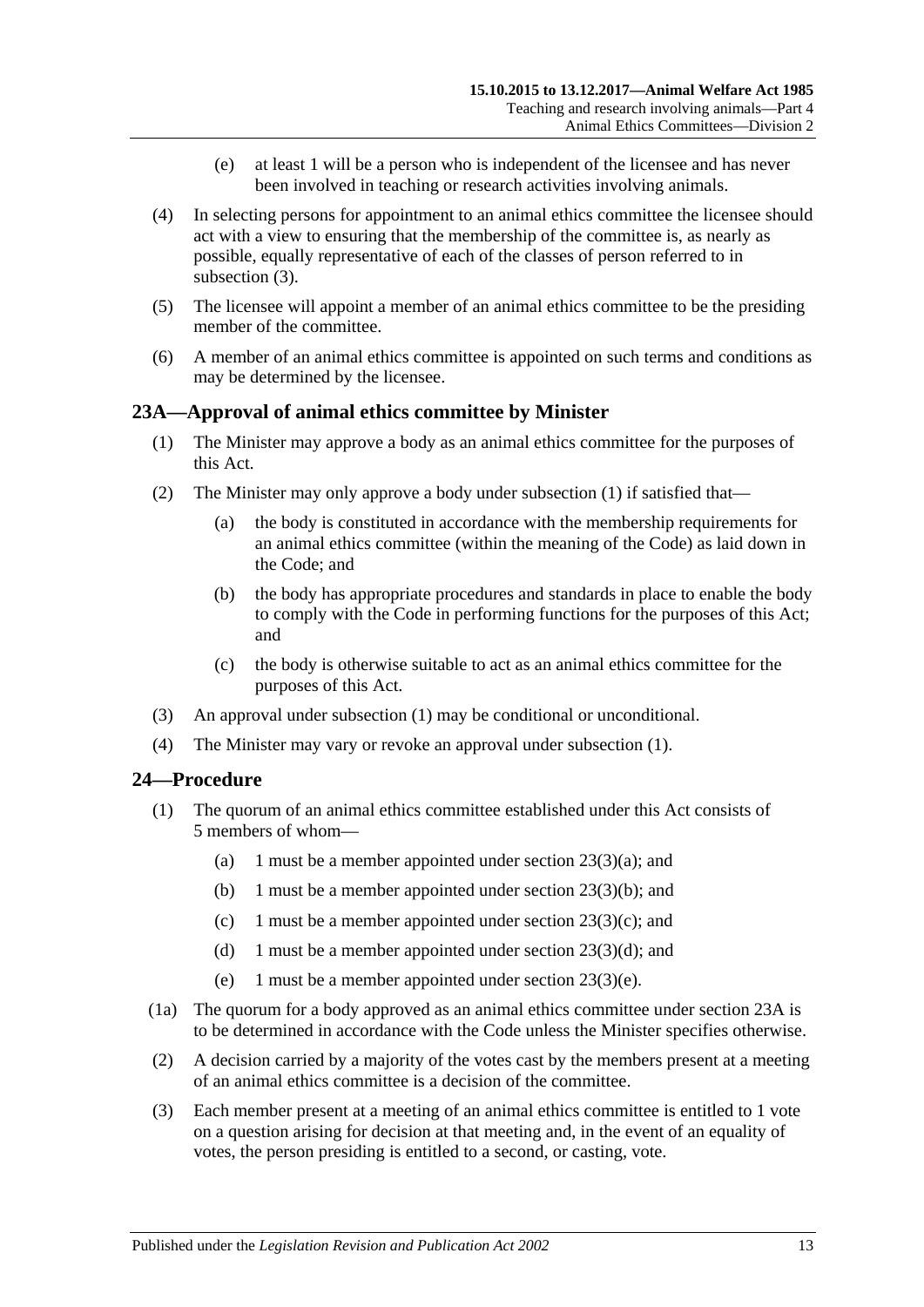(4) Subject to this Act, the business of an animal ethics committee may be conducted in accordance with the Code but otherwise in such manner as the committee determines.

### <span id="page-13-0"></span>**25—Functions of animal ethics committees**

- (1) Subject to this section, the functions of an animal ethics committee are—
	- (a) to determine matters required under this Act to be referred to an animal ethics committee by the holder of a licence; and
	- (b) to approve the use of animals for the purposes of teaching, research or experimentation proposed to be undertaken by the holder of a licence; and
	- (c) to approve the acquisition, by the holder of a licence, of animals for the purposes of teaching, research or experimentation; and
	- (d) to ensure that animals involved in teaching, research or experimentation are treated humanely, and that the regulations relating to such activities are complied with; and
	- (e) to furnish annual reports in accordance with the regulations; and
	- (f) such other functions as are prescribed by the Code or the regulations.
- (1a) In performing its functions, an animal ethics committee must comply with the Code.
- (2) An animal ethics committee may, subject to and in accordance with the Code, approve the use of an animal for the purposes of teaching, research or experimentation, or the acquisition of animals for such purposes, unconditionally, or subject to such conditions as the committee thinks fit.
- (3) An animal ethics committee may not approve the use of an animal for the purposes of research or experimentation, or the acquisition of an animal for such purposes, unless it is satisfied that—
	- (a) the use of the animal is essential for the particular purpose; and
	- (b) the person who proposes to use the animal has appropriate experience and qualifications.
- (4) A person who contravenes or fails to comply with a condition of an approval under this section is guilty of an offence.

Maximum penalty:

In relation to a body corporate—\$50 000.

In relation to a natural person—\$10 000.

## <span id="page-13-1"></span>**Division 3—Appeals**

### <span id="page-13-2"></span>**26—Appeals against decisions of animal ethics committees**

- (1) A right of appeal to the Minister lies against any decision of an animal ethics committee under this Part.
- (2) The appeal must be instituted within 1 month of the making of the decision appealed against, but the Minister may, if satisfied that in the circumstances it is just and reasonable to do so, extend the period within which an appeal may be instituted.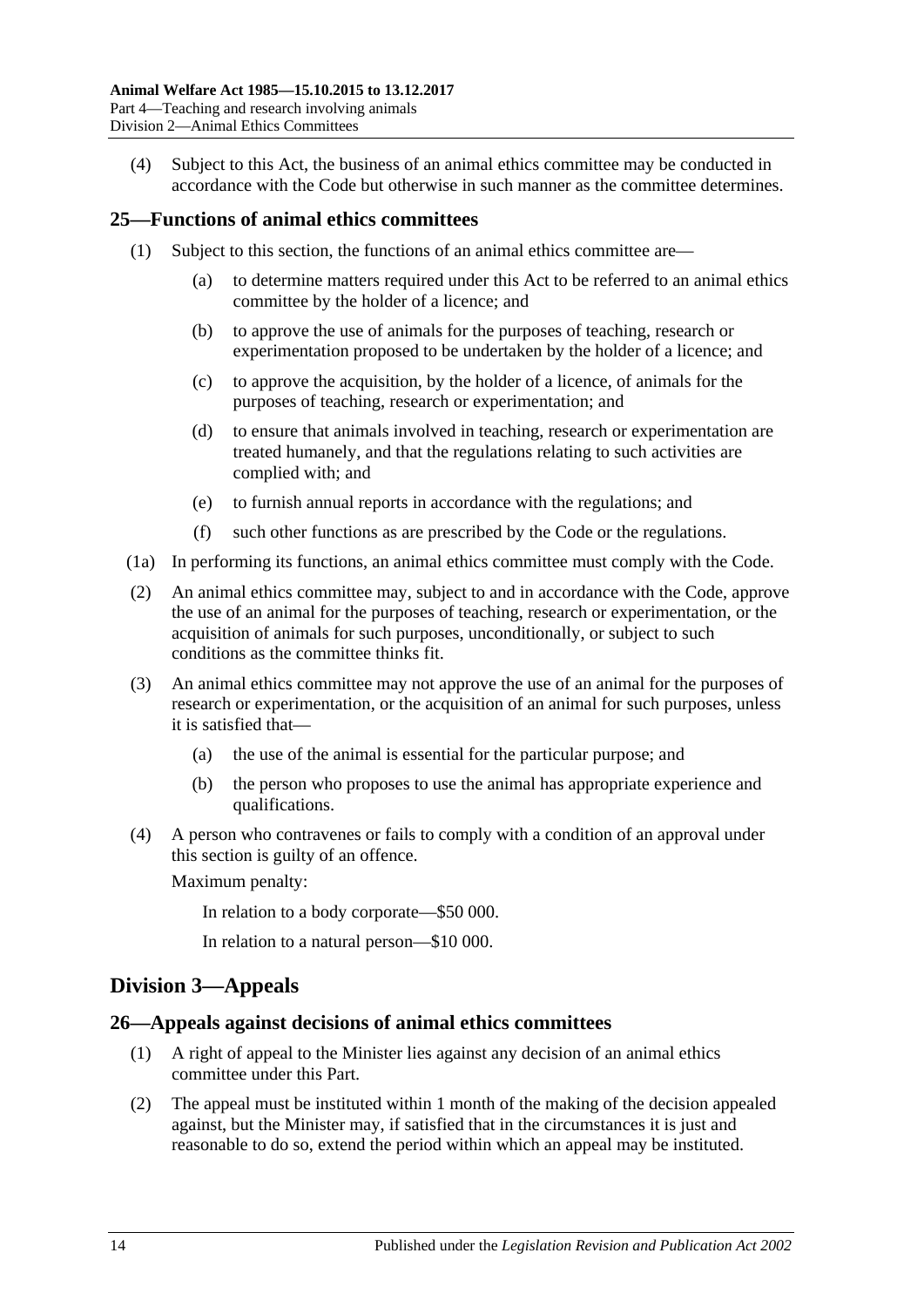- (3) The Minister may not determine an appeal under this section unless the Committee has investigated, and furnished the Minister with a report upon, the appeal.
- (4) The Minister may, on the hearing of the appeal, confirm, vary or reverse the decision appealed against.

## <span id="page-14-0"></span>**27—Appeal against decisions of Minister**

- (1) A right of appeal to the Supreme Court lies against any decision of the Minister under this Part.
- (2) The appeal must be instituted within 1 month of the making of the decision appealed against, but the Supreme Court may, if it is satisfied that it is just and reasonable in the circumstances to do so, dispense with the requirement that the appeal should be so instituted.
- (3) The Supreme Court may, on the hearing of the appeal, do 1 or more of the following, according to the nature of the case:
	- (a) affirm, vary or quash the decision appealed against, or substitute, or make in addition, any decision or order that should have been made in the first instance;
	- (b) remit the subject matter of the appeal to the Minister for further consideration;
	- (c) make any further or other order as to costs or any other matter that the case requires.
- (4) The Minister must, if so required by any person affected by a decision, state in writing the reasons for that decision.
- (5) If the reasons of the Minister were not given in writing at the time of making a decision or order and the appellant then requested the Minister to state the reasons in writing, the time for instituting the appeal runs from the time when the appellant receives the written statement of those reasons.

## <span id="page-14-1"></span>**Part 5—Enforcement**

## <span id="page-14-2"></span>**Division 1—Appointment and identification of inspectors**

## <span id="page-14-3"></span>**28—Appointment of inspectors**

- (1) The Minister may, by instrument in writing, appoint a qualified person to be an inspector for the purposes of this Act.
- <span id="page-14-4"></span>(2) An appointment may be made subject to conditions specified in the instrument of appointment.
- (3) Without limiting the conditions that may be imposed under [subsection](#page-14-4) (2), the conditions may include the following:
	- (a) a condition restricting the powers of the inspector;
	- (b) a condition requiring the inspector to undertake suitable training;
	- (c) a condition requiring compliance with prescribed protocols and operational procedures;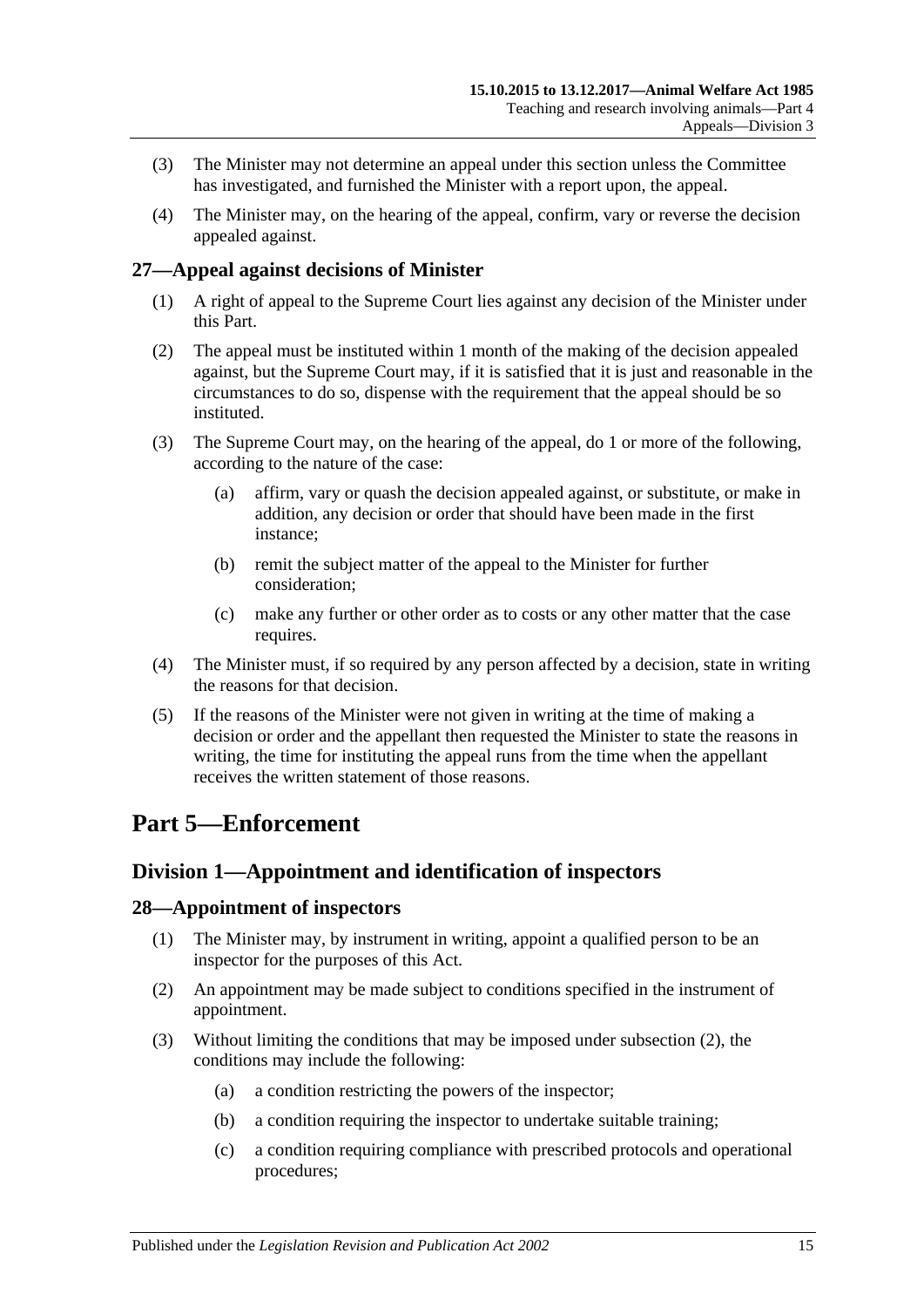- (d) any other condition that the Minister thinks fit.
- (4) The Minister may, at any time, revoke an appointment or vary, revoke or add a condition of an appointment.
- (5) In this section—

*qualified person* means a person who has successfully completed training as prescribed by the regulations.

### <span id="page-15-0"></span>**29—Identification of inspectors**

- (1) An inspector appointed under this Part must be issued with an identity card—
	- (a) containing the person's name and a photograph of the person; and
	- (b) stating that the person is an inspector for the purposes of this Act.
- (2) If the powers of an inspector have been limited by conditions, the identity card issued to the inspector must contain a statement of the conditions imposed on the inspector's powers.
- (3) An inspector appointed under this Part must, at the request of a person in relation to whom the inspector intends to exercise powers under this or any other Act, produce for the inspection of the person his or her identity card.
- (4) If an inspector who is a police officer is not in uniform, the officer must, at the request of a person in relation to whom the officer intends to exercise powers under this Act, produce for the inspection of the person his or her warrant card.
- (5) If a person in possession of an identity card issued to the person under this section ceases to be an inspector, the person must immediately return the identity card to the Minister.

Maximum penalty: \$2 500.

Expiation fee: \$210.

## <span id="page-15-1"></span>**Division 2—Powers of inspectors**

### <span id="page-15-3"></span><span id="page-15-2"></span>**30—General powers**

- <span id="page-15-4"></span>(1) An inspector may—
	- (a) enter and search and, if necessary, use reasonable force to break into or open—
		- (i) premises or a vehicle to which this section applies; or
		- (ii) part of, or anything in or on, premises or a vehicle to which this section applies; and
	- (b) give directions with respect to the stopping or movement of a vehicle to which this section applies; and
	- (c) require a person to produce a document, including a written record that reproduces in an understandable form information stored by computer, microfilm or other process; and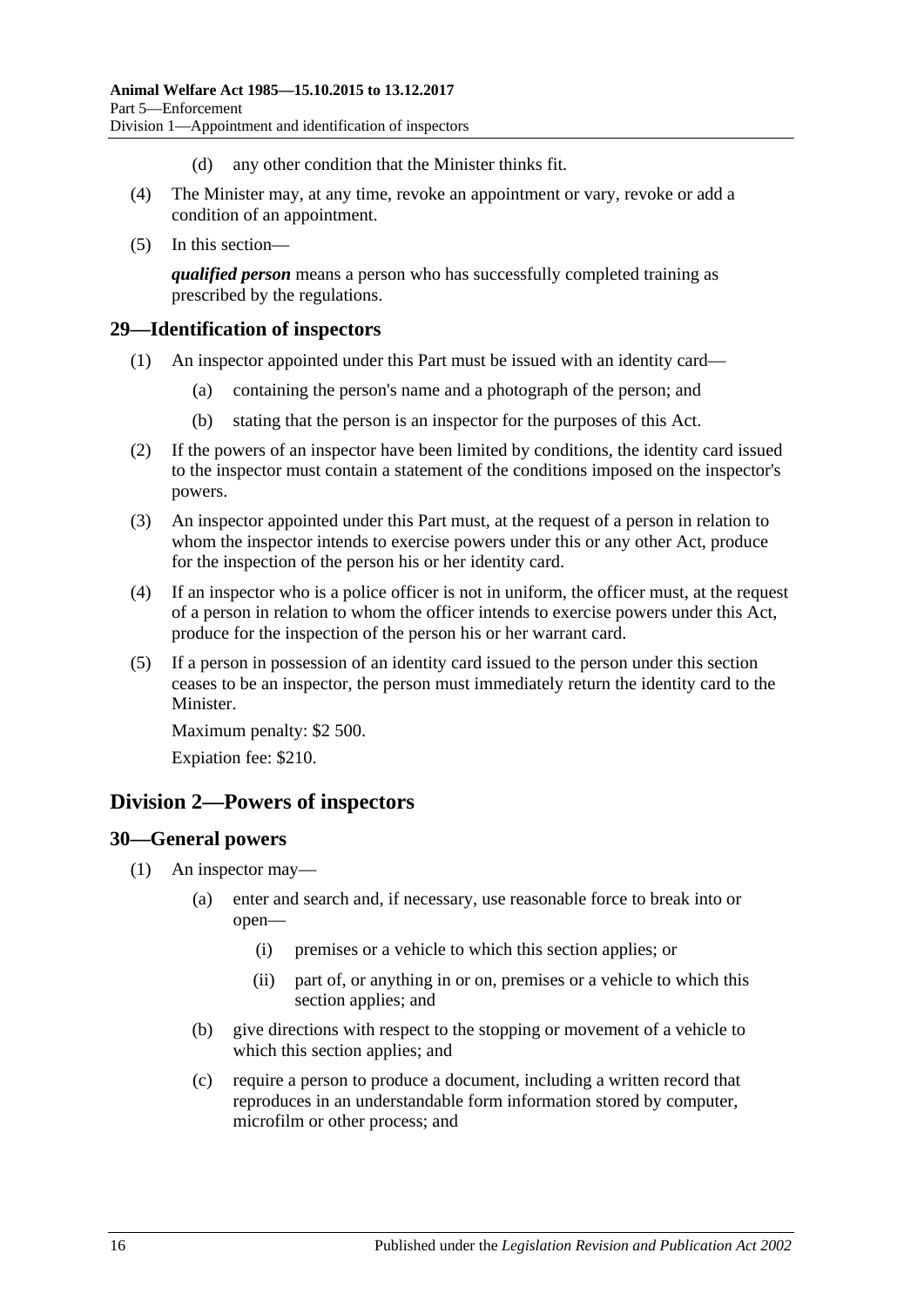- (d) examine, copy or take extracts from a document or information so produced or require a person to provide a copy of any such document or information; and
- (e) take photographs, films or audio, video or other recordings; and
- (f) seize and retain any animal or other thing that the inspector reasonably suspects has been used in, or may constitute evidence of, a contravention of this Act; and
- (g) identify, by marking, tagging or otherwise, an animal or other property in respect of which powers have been exercised under this Act; and
- (h) require a person who the inspector reasonably suspects has committed, is committing, or is about to commit, a contravention of this Act to state the person's full name and usual place of residence and to produce evidence of the person's identity; and
- (i) require a person who the inspector reasonably suspects has knowledge of matters in respect of which information is required for the administration or enforcement of this Act to answer questions in relation to those matters; and
- (j) require a person holding or required to hold a licence, permit or approval under this Act to produce it for inspection; and
- (k) give a direction required in connection with the exercise of a power conferred by this Act or otherwise in connection with the administration or enforcement of this Act.
- (2) An inspector—
	- (a) may only exercise the powers conferred by [subsection](#page-15-3) (1) as reasonably required for the administration and enforcement of this Act; and
	- (b) may only exercise the power to use force under [subsection](#page-15-4)  $(1)(a)$  on the authority of a warrant issued by a magistrate or in circumstances in which the inspector reasonably believes that urgent action is required in order to prevent or mitigate serious harm occurring to an animal.
- (3) An inspector may be assisted in the exercise of powers under this Act by such persons as the inspector considers necessary in the circumstances.
- (4) An inspector may require an occupier of premises or a person apparently in charge of a vehicle, animal or other thing to give to the inspector or a person assisting the inspector such assistance as is reasonably required by the inspector for the effective exercise of powers under this Act.
- (5) This section applies to the following premises and vehicles:
	- (a) premises or a vehicle in or on which an inspector reasonably suspects that an offence against this Act has been, is being or is about to be, committed;
	- (b) premises or a vehicle in or on which an inspector reasonably suspects there is an animal that is being, or has been, harmed unnecessarily or that will, if urgent action is not taken, be harmed unnecessarily;
	- (c) premises or a vehicle subject to, or being used for the purposes of an activity that is the subject of, a licence, permit or approval under this Act;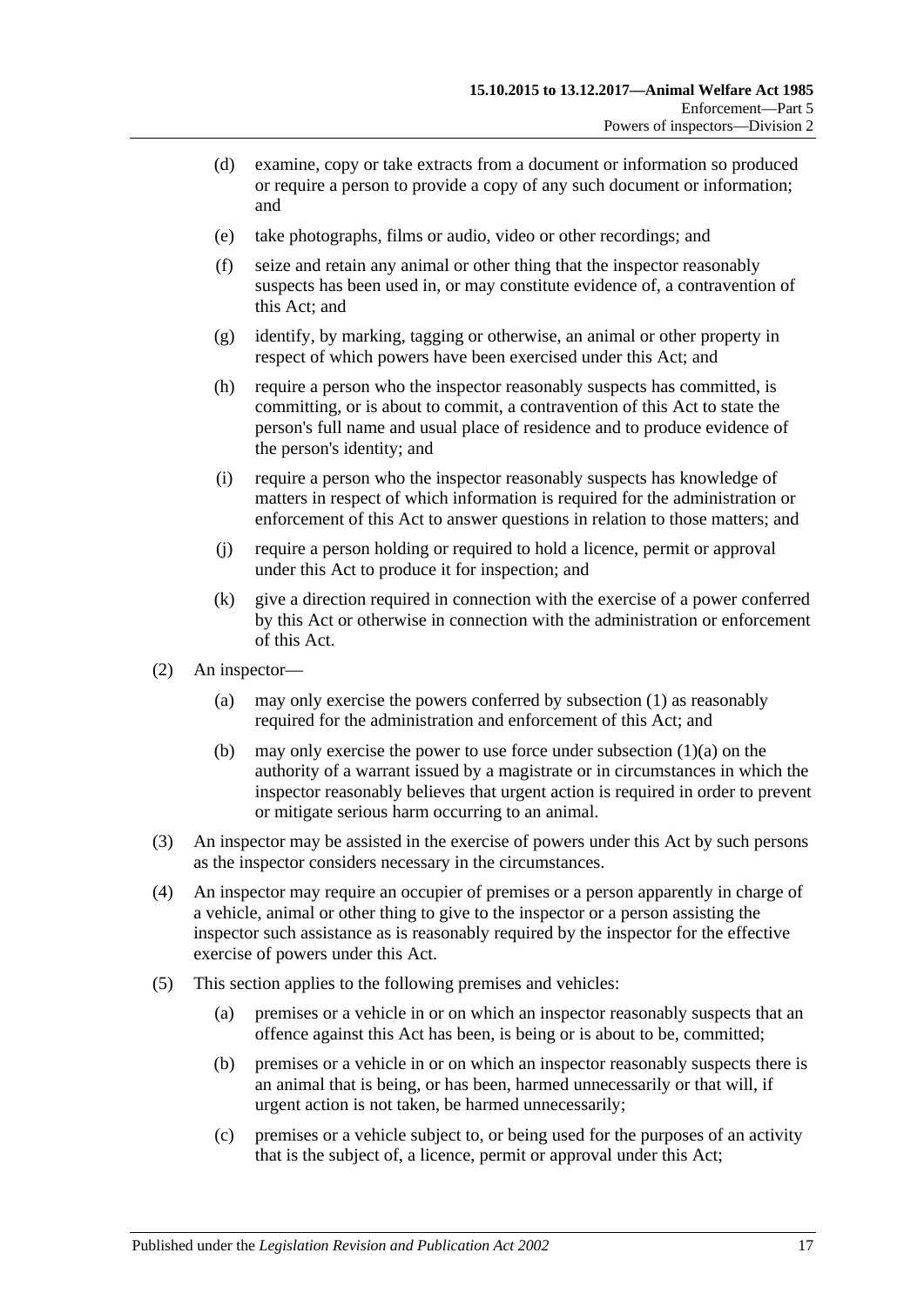- (d) premises or a vehicle in or on which an inspector reasonably suspects there is an animal in respect of which an animal welfare notice or animal welfare order is in force;
- (e) premises or a vehicle that an inspector reasonably suspects is being used for or in connection with a business, or organised event or activity, involving animals;
- (f) premises or a vehicle in which an inspector reasonably suspects there may be records relating to a business or organised event or activity involving animals or an animal or other thing that has been used in, or may constitute evidence of, a contravention of this Act.

## <span id="page-17-0"></span>**31—Routine inspections**

- (1) Subject to this section, if, for the purposes of administering this Act, an inspector proposes to exercise powers under this Act to conduct a routine inspection of premises or a vehicle in circumstances where there is no suspicion of an offence, the inspector must—
	- (a) give the occupier of the premises or the owner of the vehicle reasonable notice of the proposed inspection; and
	- (b) give the following persons (as required) a reasonable opportunity to accompany the inspector throughout the inspection:
		- (i) the occupier of the premises or the owner of the vehicle;
		- (ii) a nominee of the occupier of the premises or the owner of the vehicle;
		- (iii) the occupier of the premises or the owner of the vehicle and a nominee of the occupier or owner; and
	- (c) take such steps as are necessary in the circumstances to minimise any adverse effect of the inspection on the business or activities of the occupier of the premises or the owner of the vehicle.
- (2) No notice is required to be given of a routine inspection of premises or a vehicle in or on which an inspector reasonably suspects there is an animal in respect of which an animal welfare notice or animal welfare order is in force.
- (3) Non-compliance with this section does not affect the validity of the exercise of powers by the inspector under this Act.

## <span id="page-17-2"></span><span id="page-17-1"></span>**31A—Special powers relating to animals**

- (1) An inspector may examine an animal and its living conditions and, if the inspector suspects on reasonable grounds that the animal is suffering or may if urgent action is not taken suffer unnecessary harm, do 1 or more of the following:
	- (a) provide treatment and care for the animal;
	- (b) cause the living conditions of the animal to be modified;
	- (c) seize and retain the animal for treatment and care.
- (2) For the purposes of [subsection](#page-17-2) (1), an inspector has all of the powers conferred on an inspector by [section](#page-15-2) 30.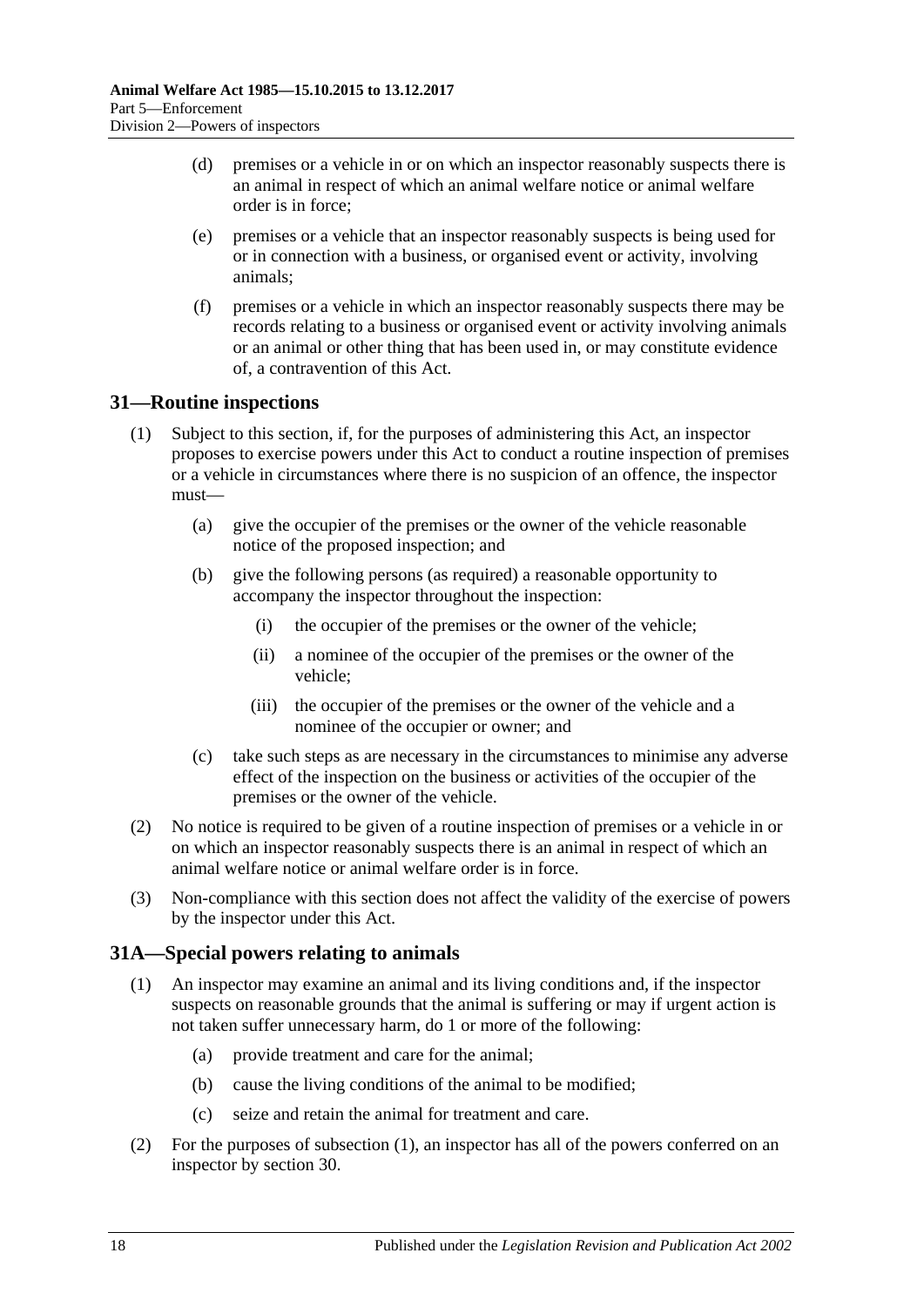- (3) The costs and expenses reasonably incurred by a person or the Crown in seizing, treating or caring for an animal, or in causing the living conditions of an animal to be modified, under this section may be recovered as a debt from the owner of the animal.
- <span id="page-18-3"></span>(4) Subject to this section, an inspector may destroy an animal if of the opinion that the condition of the animal is such that the animal is so weak or disabled (whether physically or mentally), or in such pain, that it should be destroyed.
- (5) An inspector must not exercise a power under [subsection](#page-18-3) (4) unless—
	- (a) the owner of the animal consents; or
	- (b) the owner of the animal has refused or failed to give consent and a magistrate has, on application by an inspector, issued a warrant authorising the destruction of the animal; or
	- (c) the inspector has been unable to determine who owns the animal, or has been unable to contact the owner, after taking reasonable steps to do so; or
	- (d) the inspector is satisfied that the animal is wild.
- (6) An inspector who destroys an animal under this section does not incur any civil liability for the destruction.

## <span id="page-18-0"></span>**31B—Animal welfare notices**

- (1) If an inspector believes on reasonable grounds that the exercise of powers under this section is warranted because the welfare of an animal is being adversely affected, the inspector may, by written notice (an *animal welfare notice*) given to the owner of the animal—
	- (a) direct the owner to provide the animal with such food, water, shelter, rest or treatment as the inspector thinks necessary;
	- (b) require the owner to ensure the animal is not worked or used for any purpose specified in the notice for such period as is specified in the notice;
	- (c) require the owner to ensure the animal is exercised in accordance with the stipulations of the notice;
	- (d) direct or require the owner to take any other action specified in the notice, within the time specified in the notice, that the inspector considers necessary for the improvement of the animal's welfare.
- (2) A person to whom an animal welfare notice has been given must not refuse or fail to comply with the direction or requirement set out in the notice.

Maximum penalty: \$2 500.

Expiation fee: \$210.

## <span id="page-18-1"></span>**Division 3—Miscellaneous**

## <span id="page-18-2"></span>**31C—Dealing with seized animals and objects**

- (1) The Minister may sell, destroy or otherwise dispose of an animal or object that has been seized under this Act but is no longer required to be retained if—
	- (a) the whereabouts of the owner of the animal or object cannot, after reasonable inquiries, be ascertained; or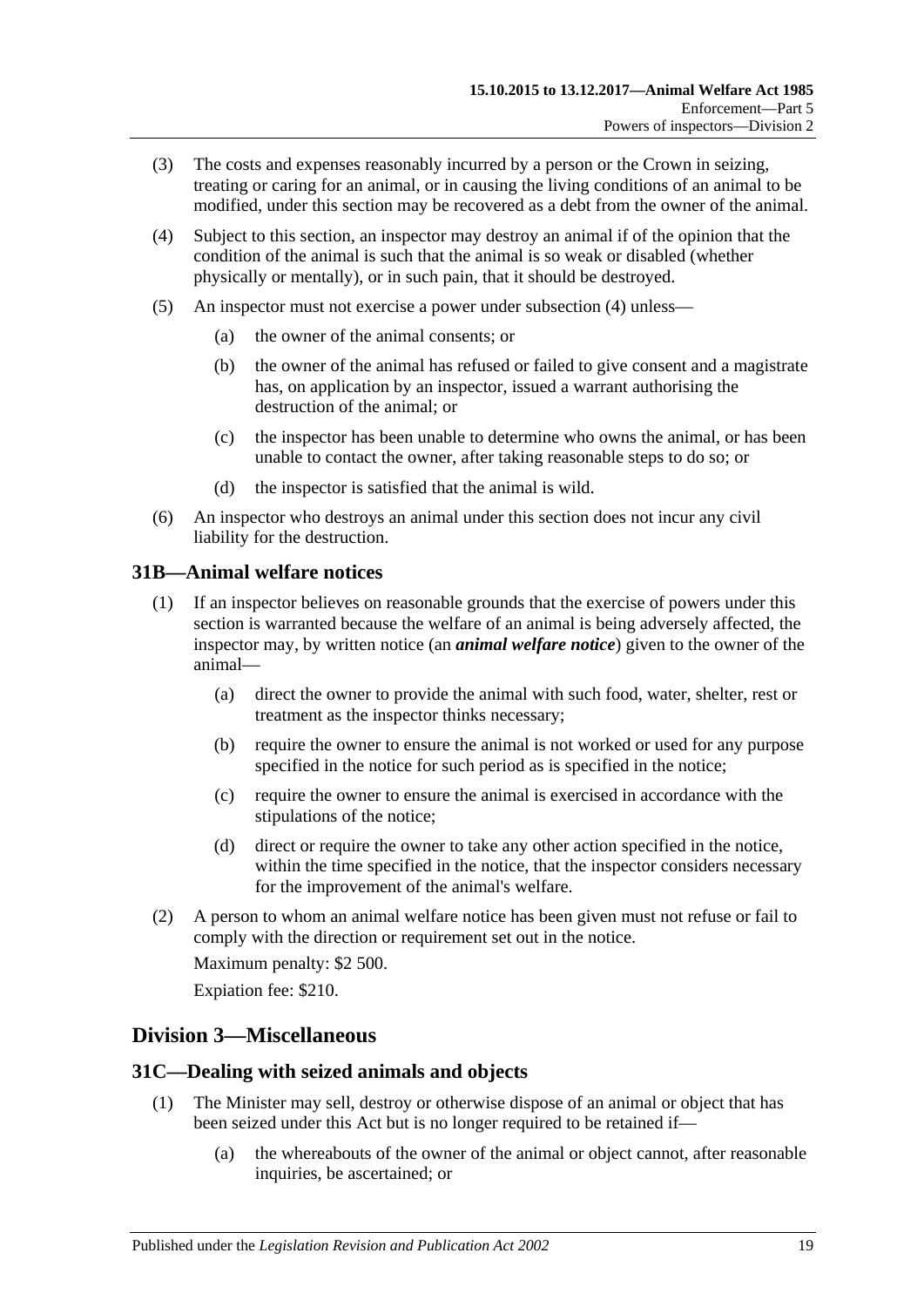- (b) the whereabouts of the owner are known but the owner has failed, within 3 clear working days of being given written notice that the animal or object may be collected from a specified place, to collect the animal or object.
- <span id="page-19-1"></span>(2) If, on application by an inspector, a magistrate is satisfied that—
	- (a) an animal has been seized and retained under this Act; and
	- (b) legal proceedings under this Act relating to the animal are pending; and
	- (c) in the circumstances, it is impractical or unreasonable for the animal to continue to be retained until the proceedings have been concluded or otherwise terminated,

the magistrate may make an order authorising that the animal be sold, destroyed or otherwise disposed of as the Minister thinks fit.

- (3) If an animal is disposed of by sale under [subsection](#page-19-1) (2), the proceeds of the sale are to be held by the Minister until the conclusion or termination of the proceedings when they are to be disbursed in accordance with a further order of the court.
- (4) In this section—

*working day* means any day except a Saturday, Sunday or public holiday.

### <span id="page-19-0"></span>**31D—Warrant procedures**

- (1) A magistrate must not issue a warrant for the purposes of this Part unless satisfied that the warrant is reasonably required in the circumstances.
- (2) An application for a warrant may be made personally or, if, in the opinion of the applicant, the warrant is urgently required and there is not enough time to lodge a written application and appear before a magistrate, by fax or telephone.
- (3) The grounds of an application for a warrant must be verified by affidavit.
- (4) If an application for the issue of a warrant is made by fax transmission, the following provisions apply:
	- (a) the application must be in a form approved by the Chief Magistrate;
	- (b) the application must be accompanied (through fax transmission) by an affidavit made by the applicant verifying the facts referred to in the application;
	- (c) the applicant must be available to speak to the magistrate by telephone;
	- (d) the magistrate is entitled to assume, without further inquiry, that a person who identifies himself or herself as the applicant acting in the capacity of an inspector during a telephone conversation with the magistrate is indeed the applicant acting in that capacity;
	- (e) the magistrate may, on being satisfied as to the circumstances of urgency and the grounds for the issue of a warrant, make out and sign a warrant;
	- (f) the warrant is to be taken to have been issued, and comes into force, when signed by the magistrate;
	- (g) the magistrate must forward the warrant to the applicant by fax transmission.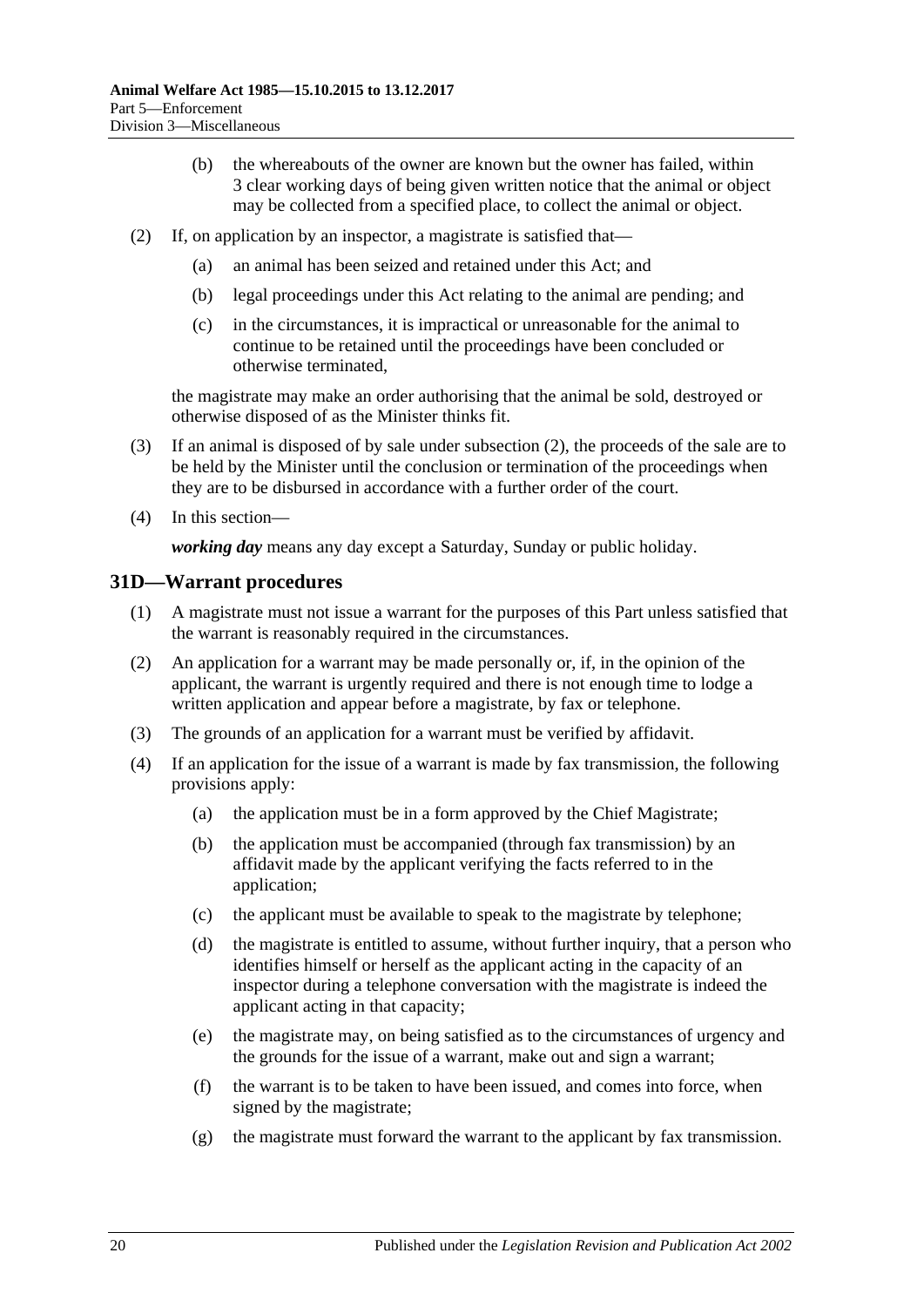- <span id="page-20-1"></span>(5) If an application for a warrant is made by telephone, the following provisions apply:
	- (a) the applicant must inform the magistrate of the applicant's name and identify himself or herself as an inspector and the magistrate, on receiving that information, is entitled to assume its accuracy without further inquiry;
	- (b) the applicant must inform the magistrate of the purpose for which the warrant is required, the grounds on which it is sought and the circumstances giving rise to the urgency of the application;
	- (c) the magistrate may, on being satisfied as to the circumstances of urgency and the grounds for the issue of the warrant, inform the applicant of the facts on which the magistrate relies as grounds for the issue of the warrant, and must not proceed to issue the warrant unless the applicant undertakes to make an affidavit verifying those facts;
	- (d) if the applicant gives such an undertaking, the magistrate may then make out and sign a warrant;
	- (e) the warrant is to be taken to have been issued, and comes into force, when signed by the magistrate;
	- (f) the magistrate must inform the applicant of the terms of the warrant;
	- (g) the applicant must fill out and sign a warrant form (the *duplicate warrant*) that—
		- (i) sets out the name of the magistrate who issued the original and the terms of the warrant; and
		- (ii) complies with any other prescribed requirements;
	- (h) the applicant must, as soon as practicable after the issue of the warrant, forward to the magistrate an affidavit verifying the facts referred to in [paragraph](#page-20-1) (c) and a copy of the duplicate warrant.
- (6) A warrant, if not executed at the expiration of 1 month from the date of its issue, then expires.

## <span id="page-20-0"></span>**31E—Offence to hinder etc inspectors**

A person who—

- (a) hinders or obstructs an inspector, or a person assisting an inspector, in the exercise of powers under this Act; or
- (b) refuses or fails to comply with a requirement or direction of an inspector under this Act; or
- (c) when required by an inspector under this Act to answer a question, refuses or fails to answer the question to the best of the person's knowledge, information and belief; or
- (d) falsely represents, by words or conduct, that he or she is an inspector,

is guilty of an offence.

Maximum penalty: \$5 000.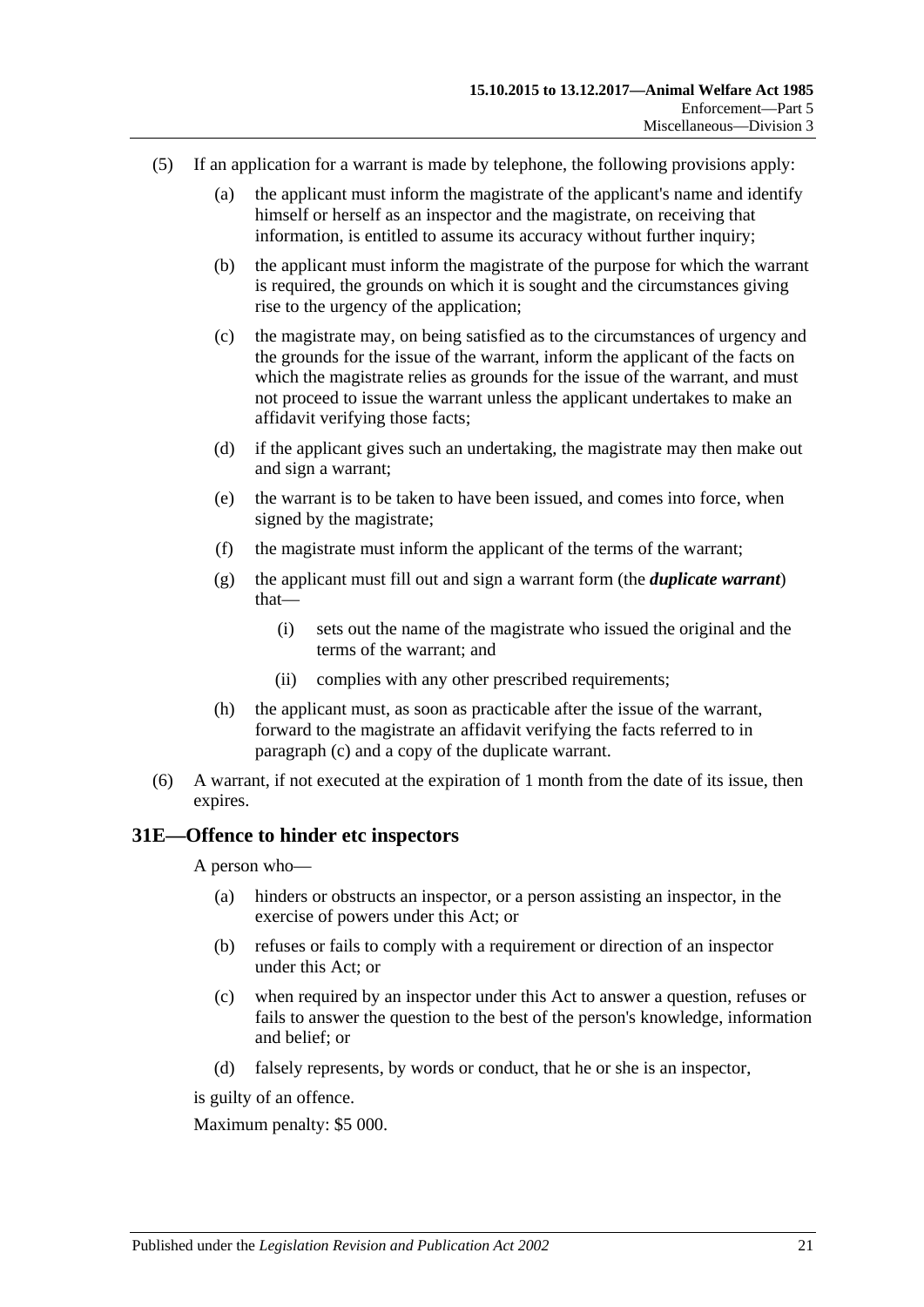## <span id="page-21-4"></span><span id="page-21-0"></span>**32A—Court orders on finding of guilt etc**

- (1) A court may, on finding a person guilty of an offence against this Act or on declaring a person charged with an offence against this Act liable to supervision under Part 8A of the *[Criminal Law Consolidation Act](http://www.legislation.sa.gov.au/index.aspx?action=legref&type=act&legtitle=Criminal%20Law%20Consolidation%20Act%201935) 1935*, make 1 or more of the following orders:
	- (aa) an order requiring the person to care for any animal owned by the person (whether or not the subject of the offence) in accordance with the conditions of the order (which may include a condition that the care of any such animal be supervised or monitored by an inspector), either until further order, or for the period specified in the order;
	- (a) an order directing the person to surrender an animal that is owned by the person and is the subject of the offence to an inspector;
	- (b) an order directing the person to surrender any other specified animal owned by the person to an inspector;
	- (c) an order directing that any animal owned by the person that has been surrendered or seized under this Act be forfeited to the Crown;
	- (d) an order forbidding the person to acquire, or have custody of, any other animal or any other animal of a specified class, either until further order, or for the period specified in the order;
	- (e) an order forfeiting to the Crown an object that is the property of the person and is the subject of the offence or used by the person in the commission of the offence.
- (2) A person in relation to whom an order under [subsection](#page-21-4) (1) is in force must comply with the order

Maximum penalty: \$5 000.

(3) The Minister may sell, destroy or otherwise dispose of an animal or object that has been forfeited to the Crown.

## <span id="page-21-1"></span>**Part 6—Miscellaneous**

## <span id="page-21-2"></span>**33—Delegation**

- (1) The Minister may delegate to a body or person (including a person for the time being holding or acting in a specified office or position) a function or power of the Minister under this Act (except a prescribed function or power).
- (2) A delegation under this section—
	- (a) must be by instrument in writing; and
	- (b) may be absolute or conditional; and
	- (c) does not derogate from the power of the delegator to act in any matter; and
	- (d) is revocable at will.

## <span id="page-21-3"></span>**34—Permit to hold rodeos**

(1) A person must not conduct a rodeo without a permit under this section. Maximum penalty: \$5 000.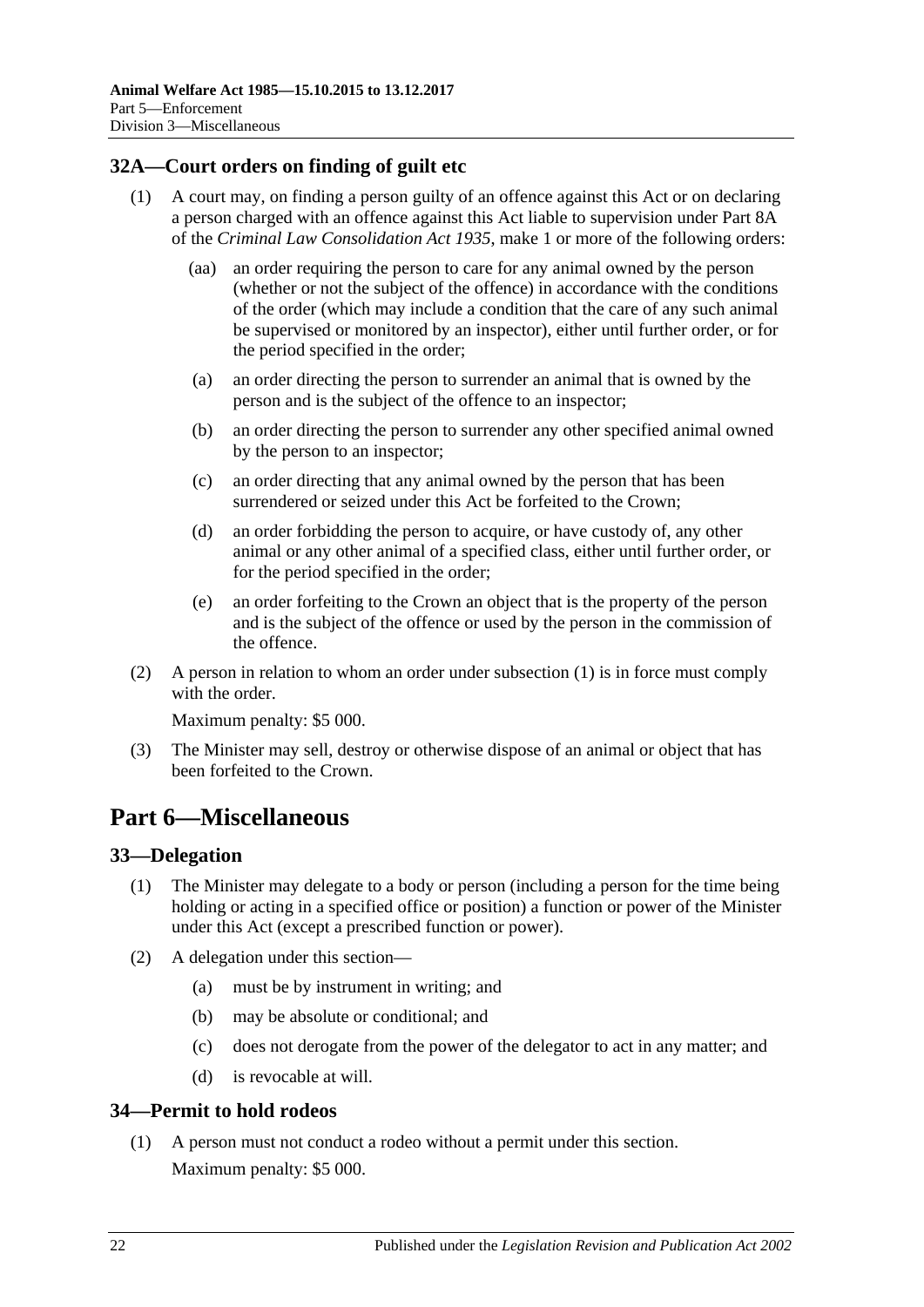- (2) An application for a permit—
	- (a) must be made to the Minister; and
	- (b) must be made in the prescribed manner and in a form approved by the Minister; and
	- (c) must be accompanied by the prescribed fee.
- (3) The term for which a permit is issued under this section and the conditions (if any) on which the permit is granted must be specified in the permit.
- (4) A person who contravenes or fails to comply with a condition of a permit under this section is guilty of an offence.

Maximum penalty: \$5 000.

### <span id="page-22-0"></span>**34A—False or misleading statements**

A person must not make a statement that is false or misleading in a material particular (whether by reason of the inclusion or omission of a particular) in an application made, or information provided, under this Act.

Maximum penalty:

- (a) if the person made the statement knowing that it was false or misleading—\$10 000 or imprisonment for 2 years;
- (b) in any other case—\$5 000.

#### <span id="page-22-1"></span>**34B—Power of veterinary surgeons to destroy animals**

A veterinary surgeon may destroy an animal if of the opinion that the condition of the animal is such that the animal is so weak or disabled (whether physically or mentally), or in such pain or distress, that it should be destroyed.

### <span id="page-22-2"></span>**35—Power to provide food to neglected animals**

Where a person believes on reasonable grounds that over a period of 24 hours or more an animal has not been provided with adequate food or water, the person may, with the authority of an inspector, enter the premises for the purpose of providing the animal with food and water.

## <span id="page-22-3"></span>**37—Service of notices**

A notice or document required or authorised to be given or served under this Act may be given or served personally or by post.

#### <span id="page-22-4"></span>**38—Offences by bodies corporate**

(1) If a body corporate is guilty of a prescribed offence, each member of the governing body of the body corporate is guilty of an offence and liable to the same penalty as is prescribed for the principal offence unless the member proves that he or she could not by the exercise of due diligence have prevented the commission of the offence.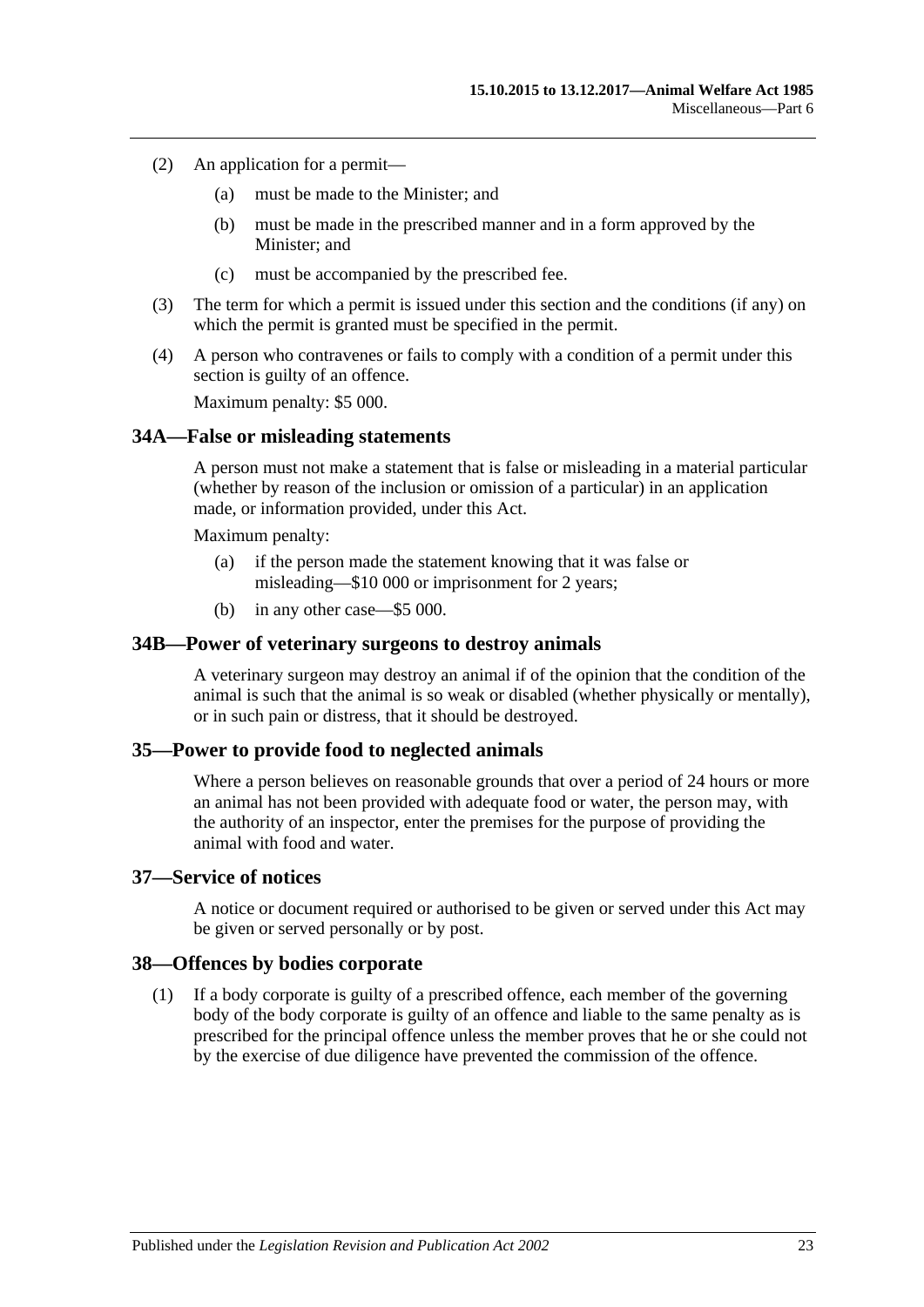- <span id="page-23-2"></span>(2) If a body corporate is guilty of any other offence against this Act (other than an offence against the regulations), each member of the governing body of the body corporate is guilty of an offence and liable to the same penalty as is prescribed for the principal offence if the prosecution proves that—
	- (a) the member knew, or ought reasonably to have known, that there was a significant risk that such an offence would be committed; and
	- (b) the member was in a position to influence the conduct of the body corporate in relation to the commission of such an offence; and
	- (c) the member failed to exercise due diligence to prevent the commission of the offence.
- (3) [Subsection](#page-23-2) (2) does not apply if the principal offence is—
	- (a) an offence against [section](#page-9-1) 15A, [31B](#page-18-0) or [31E;](#page-20-0) or
	- (b) an offence against [section](#page-23-1) 40 that relates to such an offence.
- (3a) The regulations may make provision in relation to the criminal liability of members of the governing body of a body corporate that is guilty of an offence against the regulations.
- (4) In this section—

*prescribed offence* means—

- (a) an offence against [section](#page-6-2) 13(1) or [\(2\)](#page-6-3) or section 14(1), (2) or (4); or
- (b) an offence against [section](#page-23-1) 40 that relates to such an offence.

### <span id="page-23-3"></span><span id="page-23-0"></span>**39—Continuing offences**

- (1) A person convicted of an offence against any provision of this Act in respect of a continuing act or omission—
	- (a) is liable, in addition to the penalty otherwise applicable to that offence, to a penalty for each day during which the act or omission continued of not more than one-tenth of the maximum penalty prescribed for that offence; and
	- (b) is, if the act or omission continues after conviction, guilty of a further offence against that provision and liable, in addition to the penalty otherwise applicable to that further offence, to a penalty for each day during which the act or omission continued after that conviction of not more than the amount equal to one-tenth of the maximum penalty prescribed for that offence.
- (2) Where an offence against a provision of this Act consists of an omission to do something that is required to be done, the omission will, for the purposes of [subsection](#page-23-3) (1), be taken to continue for so long as the thing required or directed to be done remains undone after the expiration of the period for compliance with the requirement.

### <span id="page-23-1"></span>**40—Vicarious liability of employers in certain circumstances**

If a person commits an offence against this Act in the course of employment by another, the employer is guilty of an offence and liable to the same penalty as is prescribed for the principal offence unless it is proved that the employer could not by the exercise of reasonable diligence have prevented the commission of that offence.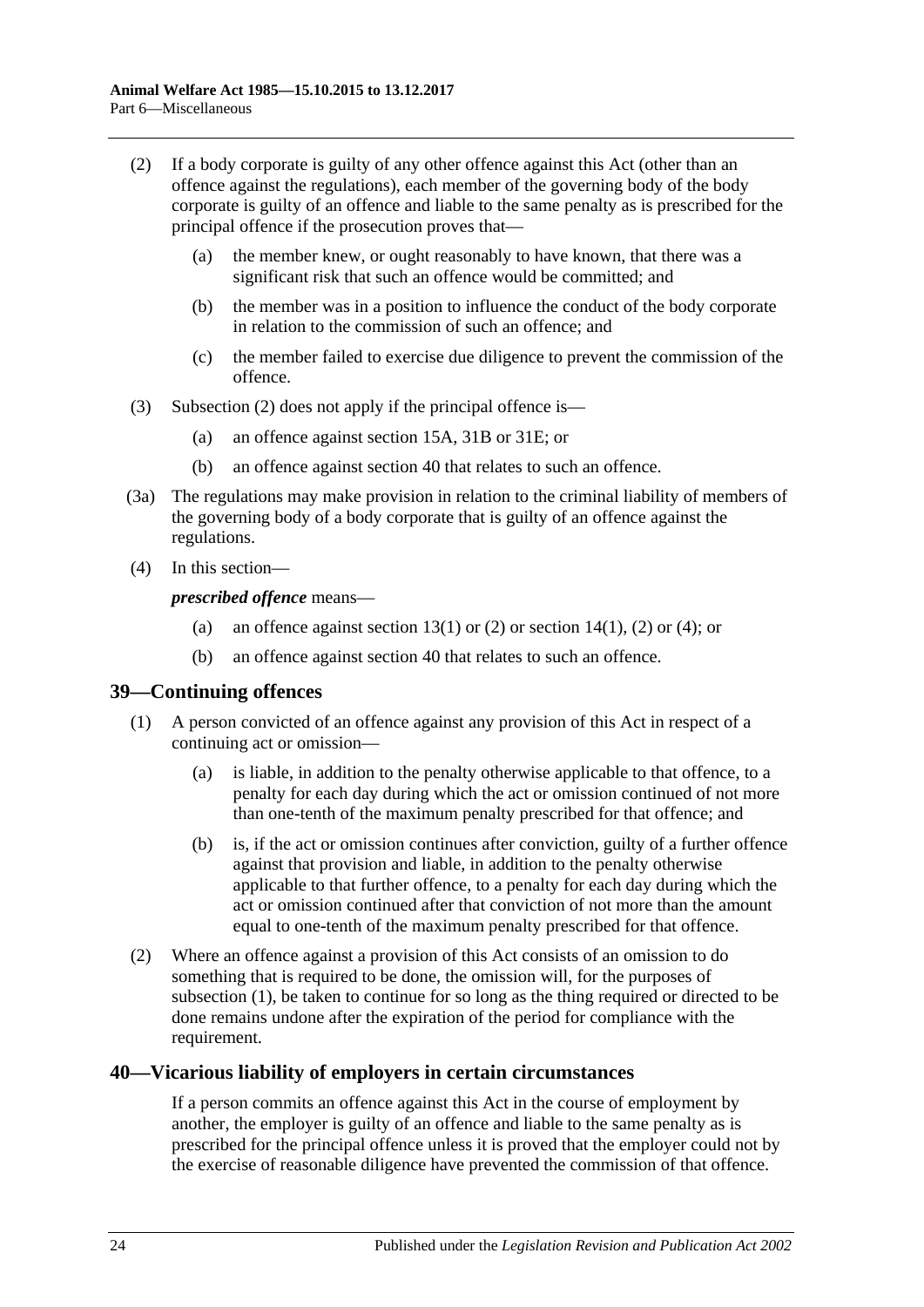### <span id="page-24-0"></span>**42—Evidence**

- (1) In proceedings, a certificate apparently executed by the Minister certifying as to a matter relating to—
	- (a) a licence, permit, approval, certificate or other authorisation under this Act; or
	- (b) the appointment of an inspector; or
	- (c) a delegation; or
	- (d) an application; or
	- (e) the receipt or non-receipt of information,

under this Act constitutes proof, in the absence of proof to the contrary, of the matters so certified.

- (2) An allegation in a complaint or an information that—
	- (a) an animal was an animal of a specified species; or
	- (b) a person was the owner of a specified animal,

will be accepted as proved in the absence of proof to the contrary.

### <span id="page-24-1"></span>**42A—Codes of practice**

Where a code is incorporated into or referred to in this Act or the regulations—

- (a) a copy of the code must be kept available for inspection by members of the public, without charge and during normal office hours, at an office determined by the Minister; and
- (b) evidence of the contents of the code may be given in any legal proceedings by production of a copy of a document apparently certified by or on behalf of the Minister to be a true copy of the code.

## <span id="page-24-2"></span>**43—Act does not render unlawful practices that are in accordance with prescribed code of animal husbandry practice**

Nothing in this Act renders unlawful anything done in accordance with a prescribed code of practice relating to animals.

### <span id="page-24-3"></span>**43A—Reports in respect of alleged contraventions**

If a person reports to an inspector an alleged contravention of this Act, the inspector must, at the request of the person, inform the person if practicable of any action proposed to be taken under the Act in respect of the allegation.

### <span id="page-24-4"></span>**43B—Victimisation**

- (1) A person commits an act of victimisation against another person (the *victim*) if he or she causes detriment to the victim on the ground, or substantially on the ground, that the victim—
	- (a) has disclosed or intends to disclose information; or
	- (b) has made or intends to make an allegation,

that has given rise, or could give rise, to proceedings against the person under this Act.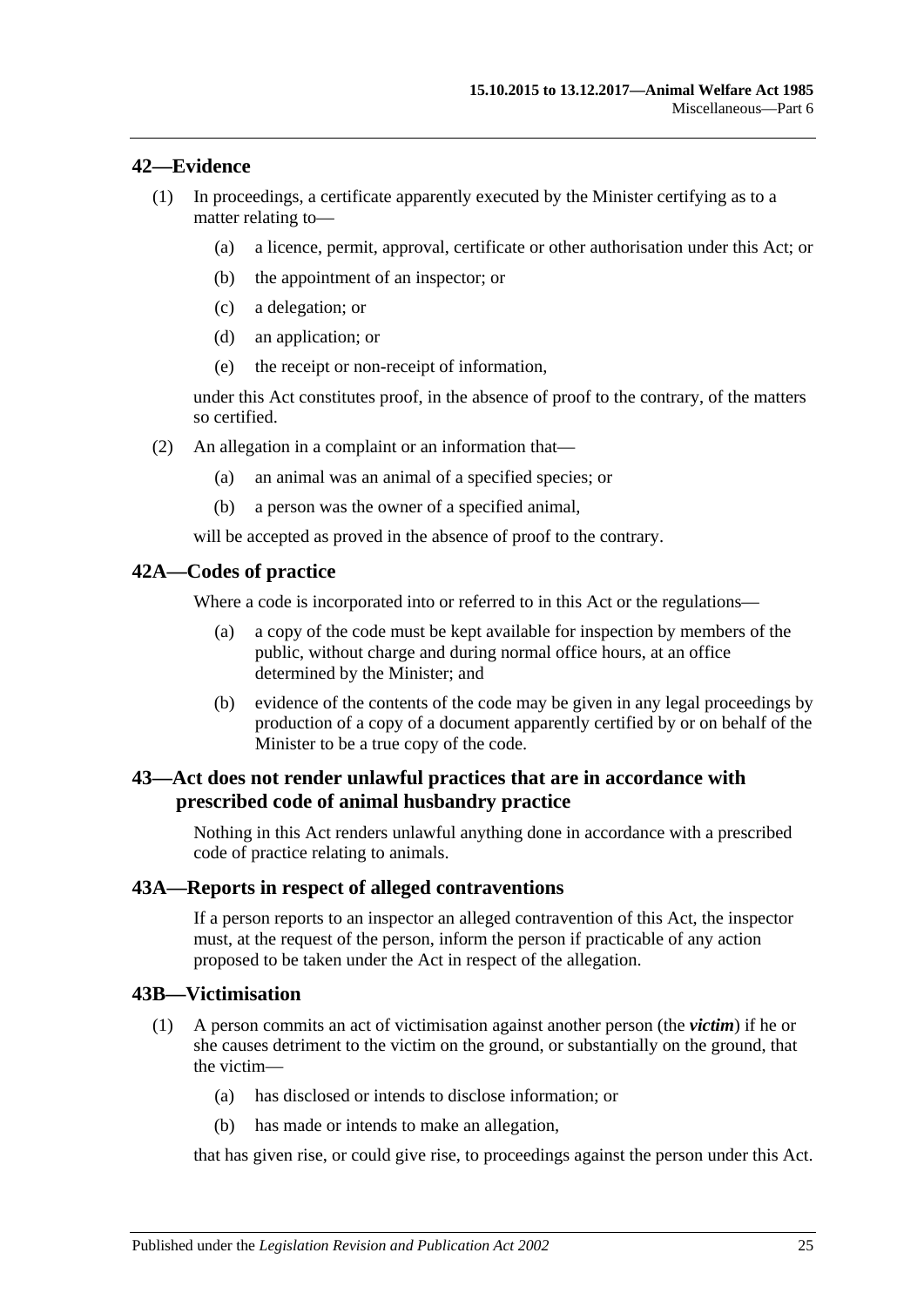- (2) An act of victimisation under this Act may be dealt with—
	- (a) as a tort; or
	- (b) as if it were an act of victimisation under the *[Equal Opportunity Act](http://www.legislation.sa.gov.au/index.aspx?action=legref&type=act&legtitle=Equal%20Opportunity%20Act%201984) 1984*,

but, if the victim commences proceedings in a court seeking a remedy in tort, he or she cannot subsequently lodge a complaint under the *[Equal Opportunity Act](http://www.legislation.sa.gov.au/index.aspx?action=legref&type=act&legtitle=Equal%20Opportunity%20Act%201984) 1984* and, conversely, if the victim lodges a complaint under that Act, he or she cannot subsequently commence proceedings in a court seeking a remedy in tort.

- (3) Where a complaint alleging an act of victimisation under this Act has been lodged with the Commissioner for Equal Opportunity and the Commissioner is of the opinion that the subject matter of the complaint has already been adequately dealt with by a competent authority, the Commissioner may decline to act on the complaint or to proceed further with action on the complaint.
- (4) In this section—

#### *detriment* includes—

- (a) injury, damage or loss; or
- (b) intimidation or harassment; or
- (c) discrimination, disadvantage or adverse treatment in relation to the victim's employment or business; or
- (d) threats of reprisal.

#### <span id="page-25-1"></span><span id="page-25-0"></span>**44—Regulations**

- (1) The Governor may make such regulations as are contemplated by, or as are necessary or expedient for the purposes of, this Act.
- (2) Without limiting the generality of [subsection](#page-25-1) (1), the regulations may—
	- (a) regulate the slaughtering, trapping, snaring, catching, poisoning, caging or confining of animals;
	- (b) regulate medical or surgical procedures in relation to animals;
	- (c) require a person to hold a certificate or other authorisation for specified purposes and provide for the issuing and cancellation of certificates and authorisations by the Minister, a specified body or a person or body approved by the Minister;
	- (d) regulate—
		- (i) the hiring out of animals; or
		- (ii) the boarding of animals; or
		- (iii) the sale of animals; or
		- (iv) the transport of animals; or
		- (v) the husbandry of animals; or
		- (vi) the use of animals for entertainment;
	- (e) prescribe the form of any notice, application, permit, licence or other document given, made or granted under this Act;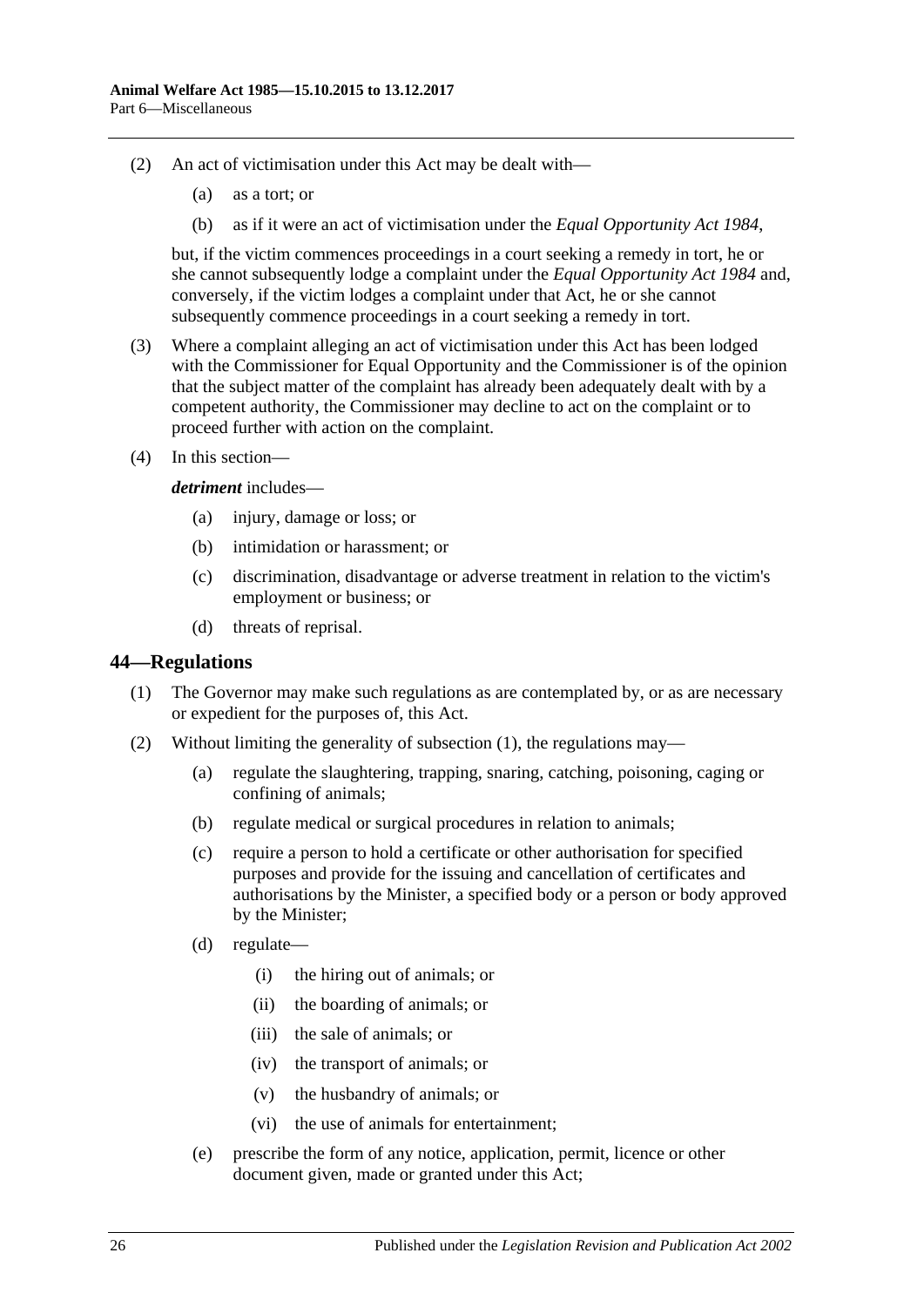- (f) prescribe fees in respect of anything to be done under this Act;
- (g) exempt, conditionally or unconditionally, any person or class of persons or any animal or class of animals from any provision of this Act;
- (h) impose fines, not exceeding \$5 000, for offences against the regulations;
- (i) fix expiation fees, not exceeding \$315, for alleged offences against the regulations.
- (3) The regulations may incorporate (with or without modification) or operate by reference to any code of practice relating to animals as in force at a particular time or as amended from time to time by the authority responsible for its publication.
- (4) A regulation under this Act may be of general or limited application according to—
	- (a) the classes of persons or animals; or
	- (b) the circumstances; or
	- (c) any other specified factor,

to which the regulation is expressed to apply.

- (5) The regulations may leave a matter or thing to be determined, dispensed with, regulated or prohibited according to the discretion of the Minister, either generally or in a particular case or class of cases.
- <span id="page-26-0"></span>(6) The Governor may, by regulation, make additional provisions of a saving or transitional nature consequent on the enactment of the *[Statutes Amendment \(Boards](http://www.legislation.sa.gov.au/index.aspx?action=legref&type=act&legtitle=Statutes%20Amendment%20(Boards%20and%20Committees%E2%80%94Abolition%20and%20Reform)%20Act%202015)  [and Committees—Abolition and Reform\) Act](http://www.legislation.sa.gov.au/index.aspx?action=legref&type=act&legtitle=Statutes%20Amendment%20(Boards%20and%20Committees%E2%80%94Abolition%20and%20Reform)%20Act%202015) 2015*.
- <span id="page-26-1"></span>(7) A provision of a regulation made under [subsection](#page-26-0) (6) may, if the regulation so provides, take effect from the commencement of this subsection or from a later day.
- (8) To the extent to which a provision takes effect under [subsection](#page-26-1) (7) from a day earlier than the day of the regulation's publication in the Gazette, the provision does not operate to the disadvantage of a person by—
	- (a) decreasing the person's rights; or
	- (b) imposing liabilities on the person.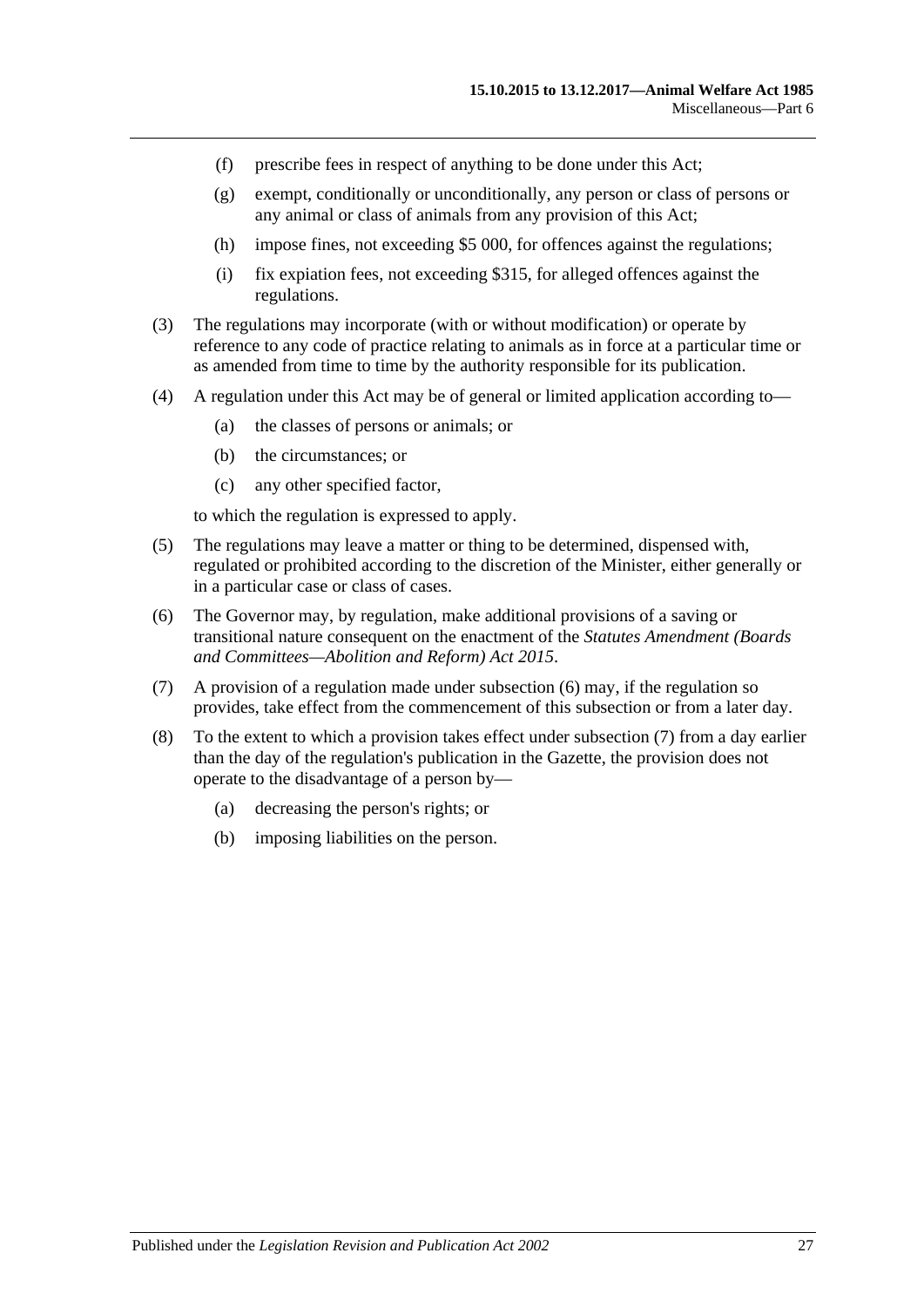## <span id="page-27-0"></span>**Legislative history**

## **Notes**

- Amendments of this version that are uncommenced are not incorporated into the text.
- Please note—References in the legislation to other legislation or instruments or to titles of bodies or offices are not automatically updated as part of the program for the revision and publication of legislation and therefore may be obsolete.
- Earlier versions of this Act (historical versions) are listed at the end of the legislative history.
- For further information relating to the Act and subordinate legislation made under the Act see the Index of South Australian Statutes or www.legislation.sa.gov.au.

## **Formerly**

*Prevention of Cruelty to Animals Act 1985*

## **Legislation repealed by principal Act**

The *Animal Welfare Act 1985* repealed the following:

*Prevention of Cruelty to Animals Act 1936*

## **Principal Act and amendments**

| New entries appear in bold. |  |  |
|-----------------------------|--|--|

| Year | N <sub>0</sub> | Title                                                                                 | Assent     | Commencement                                                     |
|------|----------------|---------------------------------------------------------------------------------------|------------|------------------------------------------------------------------|
| 1985 | 106            | Prevention of Cruelty to Animals<br>Act 1985                                          | 7.11.1985  | 1.8.1986 (Gazette 24.7.1986 p322)                                |
| 1994 | 48             | Meat Hygiene Act 1994                                                                 | 9.6.1994   | 1.12.1994 (Gazette 1.12.1994 p1868)                              |
| 1999 | 85             | <b>Prevention of Cruelty to Animals</b><br>(Miscellaneous) Amendment Act 1999         | 2.12.1999  | 1.2.2000 (Gazette 27.1.2000 p502)                                |
| 2004 | 20             | Primary Produce (Food Safety<br>Schemes) Act 2004                                     | 1.7.2004   | Sch 1 (cl 2)-1.7.2006 (Gazette 8.6.2006)<br><i>p1600</i> )       |
| 2008 | 21             | Prevention of Cruelty to Animals<br>(Animal Welfare) Amendment Act<br>2008            | 26.6.2008  | 4.10.2008 (Gazette 18.9.2008 p4503)                              |
| 2009 | -84            | <b>Statutes Amendment (Public Sector</b><br>Consequential Amendments) Act 2009        | 10.12.2009 | Pt 15 (ss 29 & 30)—1.2.2010 ( <i>Gazette</i><br>28.1.2010 p320)  |
| 2011 | 36             | <b>Statutes Amendment (Directors'</b><br>Liability) Act 2011                          | 22.9.2011  | Pt 4 (s 6)—1.1.2012 ( <i>Gazette 15.12.2011</i><br>p4988)        |
| 2013 | 16             | <b>Statutes Amendment (Directors'</b><br>Liability) Act 2013                          | 23.5.2013  | Pt 4 (s 7)-17.6.2013 (Gazette 6.6.2013<br>p2498)                 |
| 2015 | -8             | <b>Statutes Amendment (Boards and</b><br>Committees-Abolition and Reform)<br>Act 2015 | 18.6.2015  | Pt 3 (ss $14-24$ )-1.7.2015 ( <i>Gazette</i><br>25.6.2015 p3076) |
| 2015 | 21             | <b>Animal Welfare (Live Baiting)</b><br><b>Amendment Act 2015</b>                     | 17.9.2015  | 15.10.2015 (Gazette 15.10.2015 p4609)                            |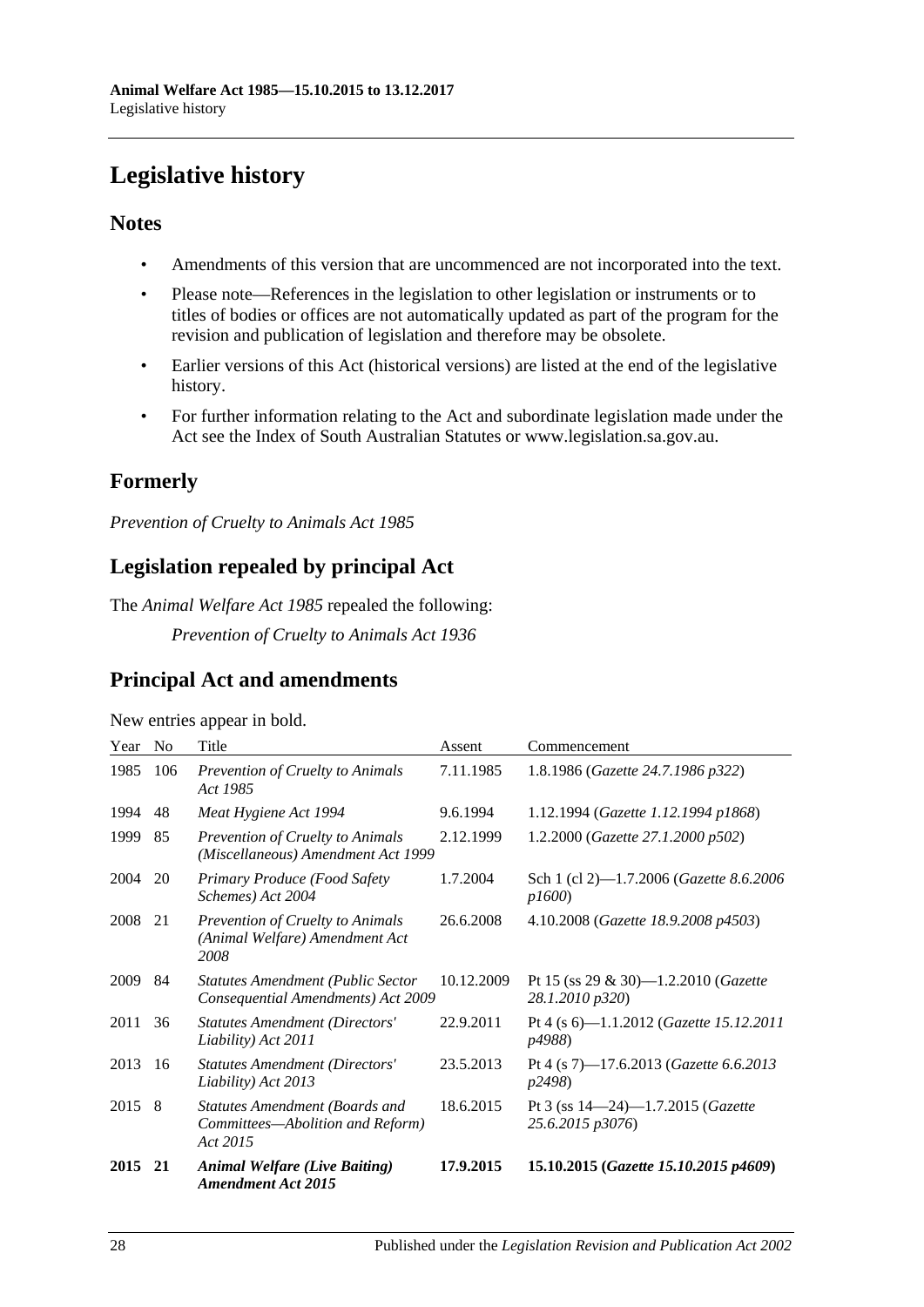| 2017 51 | Statutes Amendment (SACAT No 2) | 28.1 |
|---------|---------------------------------|------|
|         | Act 2017                        |      |

28.11.2017 Pt 5 (ss 15 to 19)—14.12.2017 (*Gazette 12.12.2017 p4960*

## **Provisions amended**

New entries appear in bold.

Entries that relate to provisions that have been deleted appear in italics.

| Provision                  | How varied                                        | Commencement |
|----------------------------|---------------------------------------------------|--------------|
| Long title                 | amended by 85/1999 s 18 (Sch)                     | 1.2.2000     |
|                            | amended by 21/2008 s 4                            | 4.10.2008    |
| Pt1                        |                                                   |              |
| s <sub>1</sub>             | amended by 21/2008 s 5                            | 4.10.2008    |
| s <sub>2</sub>             | deleted by 85/1999 s 18 (Sch)                     | 1.2.2000     |
| s <sub>3</sub>             |                                                   |              |
| animal ethics<br>committee | inserted by 8/2015 s 14                           | 1.7.2015     |
| animal welfare<br>notice   | inserted by $21/2008$ s $6(1)$                    | 4.10.2008    |
| animal welfare<br>order    | inserted by $21/2008$ s $6(1)$                    | 4.10.2008    |
|                            | the Chief Inspector deleted by $85/1999 s 3(a)$   | 1.2.2000     |
| the Code                   | inserted by $85/1999$ s 3(a)                      | 1.2.2000     |
|                            | amended by $21/2008$ s $6(2)$                     | 4.10.2008    |
| electrical device          | inserted by $21/2008$ s $6(3)$                    | 4.10.2008    |
|                            | electroimmobiliser inserted by $21/2008$ s $6(3)$ | 4.10.2008    |
| harm                       | inserted by $21/2008$ s $6(3)$                    | 4.10.2008    |
| inspector                  | (b) deleted by $85/1999$ s $3(b)$                 | 1.2.2000     |
|                            | amended by $21/2008$ s $6(4)$                     | 4.10.2008    |
| organised animal<br>fight  | inserted by $21/2008$ s $6(5)$                    | 4.10.2008    |
| pain                       | deleted by $21/2008 s 6(6)$                       | 4.10.2008    |
| rodeo                      | inserted by $21/2008$ s $6(7)$                    | 4.10.2008    |
| rodeo event                | inserted by $21/2008$ s $6(7)$                    | 4.10.2008    |
| serious harm               | inserted by $21/2008$ s $6(7)$                    | 4.10.2008    |
| the Society                | amended by $21/2008$ s $6(8)$                     | 4.10.2008    |
| vehicle                    | substituted by $21/2008$ s $6(9)$                 | 4.10.2008    |
|                            | veterinary surgeon amended by 85/1999 s 18 (Sch)  | 1.2.2000     |
|                            | amended by 21/2008 s 6(10)                        | 4.10.2008    |
| $s\,4$                     | deleted by 85/1999 s 18 (Sch)                     | 1.2.2000     |
| Pt <sub>2</sub>            |                                                   |              |
| s <sub>6</sub>             |                                                   |              |
| s(6(1))                    | substituted by 85/1999 s 18 (Sch)                 | 1.2.2000     |
| s(6(2)                     | substituted by 85/1999 s 18 (Sch)                 | 1.2.2000     |
|                            | amended by 21/2008 s 7(1), (2)                    | 4.10.2008    |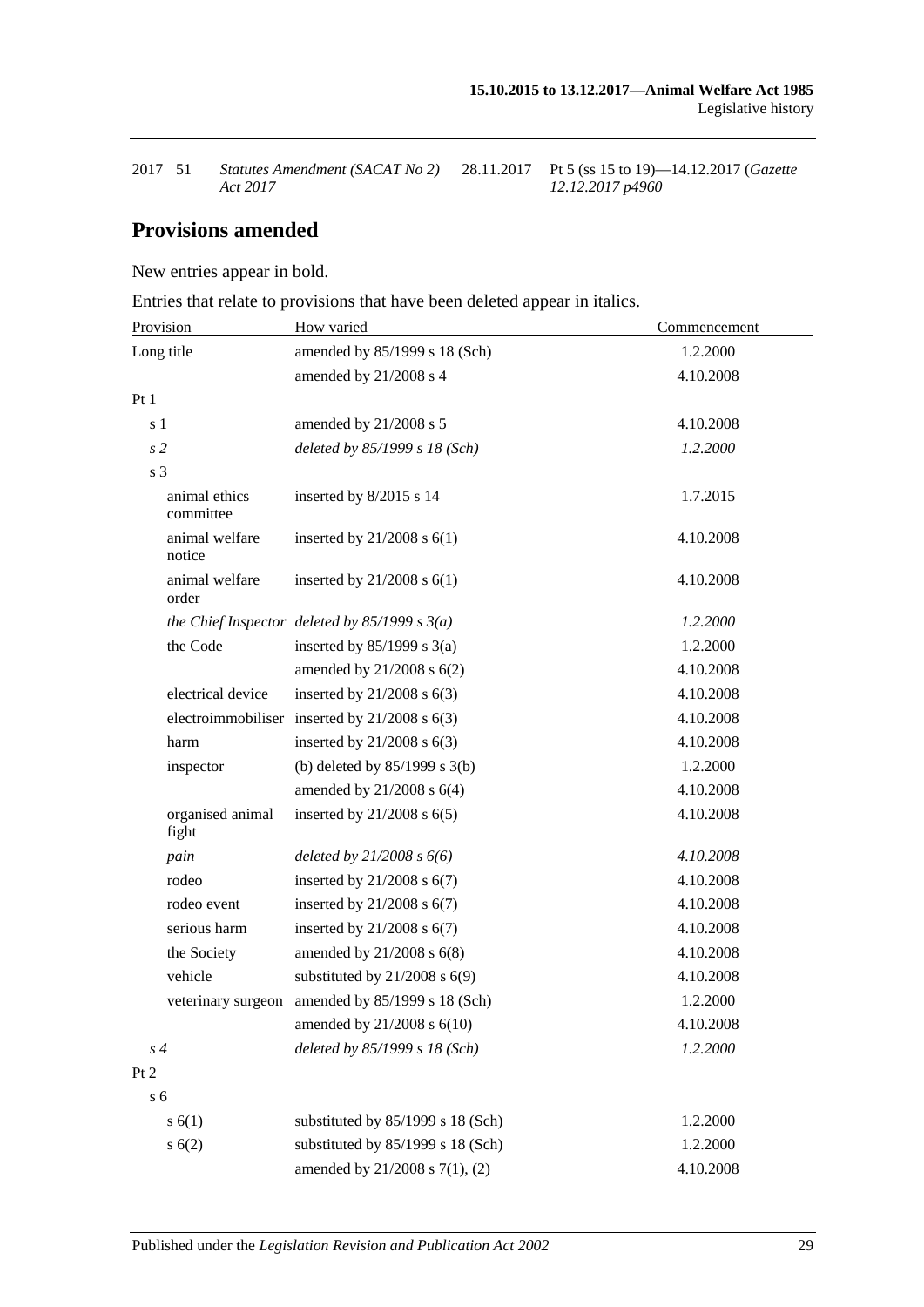|                                        | amended by $8/2015$ s $15(1)$ —(3)                                     | 1.7.2015   |
|----------------------------------------|------------------------------------------------------------------------|------------|
| s(6(3))                                | amended by 85/1999 s 18 (Sch)                                          | 1.2.2000   |
|                                        | amended by 8/2015 s 15(4)                                              | 1.7.2015   |
| s(4)                                   | substituted by 85/1999 s 18 (Sch)                                      | 1.2.2000   |
|                                        | amended by $8/2015$ s $15(5)$                                          | 1.7.2015   |
| s(6(5)                                 | amended by 85/1999 s 18 (Sch)                                          | 1.2.2000   |
|                                        | amended by 8/2015 s 15(6)                                              | 1.7.2015   |
| s 7                                    |                                                                        |            |
| s(7(1))                                | amended by 85/1999 s 18 (Sch)                                          | 1.2.2000   |
|                                        | amended by 8/2015 s 16                                                 | 1.7.2015   |
| s $7(2)$ and $(3)$                     | amended by 8/2015 s 16                                                 | 1.7.2015   |
| $s \, 7(4)$                            | amended by 85/1999 s 18 (Sch)                                          | 1.2.2000   |
| s <sub>8</sub>                         | amended by 85/1999 s 18 (Sch)                                          | 1.2.2000   |
|                                        | amended by 8/2015 s 17                                                 | 1.7.2015   |
| s 9                                    |                                                                        |            |
| $s \, 9(1)$                            | substituted by 85/1999 s 18 (Sch)                                      | 1.2.2000   |
| $s \, 9(2)$                            | deleted by 85/1999 s 18 (Sch)                                          | 1.2.2000   |
| $s \, 9(5)$                            | amended by 85/1999 s 18 (Sch)                                          | 1.2.2000   |
| $s \, 9(6)$                            | substituted by 85/1999 s 18 (Sch)                                      | 1.2.2000   |
| s 9A                                   | inserted by 84/2009 s 29                                               | 1.2.2010   |
| s 11                                   |                                                                        |            |
| s 11(1)                                | amended by 85/1999 s 18 (Sch)                                          | 1.2.2000   |
| s 11(2)                                | substituted by 85/1999 s 18 (Sch)                                      | 1.2.2000   |
|                                        | amended by 8/2015 s 18                                                 | 1.7.2015   |
| s 12                                   | amended by 85/1999 s 4                                                 | 1.2.2000   |
| Pt 3 before substitution<br>by 21/2008 |                                                                        |            |
| s <sub>13</sub>                        |                                                                        |            |
| $s$ 13(1)                              | substituted by $85/1999 s 18$ (Sch)                                    | 1.2.2000   |
| $s\,13(2)$                             | amended by 85/1999 s 5                                                 | 1.2.2000   |
| s 13(2)                                | $(j)$ —(l) deleted by 85/1999 s 5                                      | 1.2.2000   |
| ss 14 and 15                           | amended by 85/1999 s 18 (Sch)                                          | 1.2.2000   |
| Pt 3                                   | substituted by 21/2008 s 8                                             | 4.10.2008  |
| s 13                                   |                                                                        |            |
| s 13(3)                                | (d), (e) deleted by $21/2015 s 4$                                      | 15.10.2015 |
| s 14                                   | substituted by 21/2015 s 5                                             | 15.10.2015 |
| s 14A                                  | inserted by 21/2015 s 5                                                | 15.10.2015 |
| s 15A                                  | s 33 amended by 85/1999 s 18 (Sch)                                     | 1.2.2000   |
|                                        | s 33 amended and redesignated as s 15A by<br>$21/2008$ s $13(1)$ , (2) | 4.10.2008  |
| Pt 4                                   |                                                                        |            |
| s 16                                   |                                                                        |            |
| s 16(1)                                | amended by 85/1999 s 18 (Sch)                                          | 1.2.2000   |
|                                        |                                                                        |            |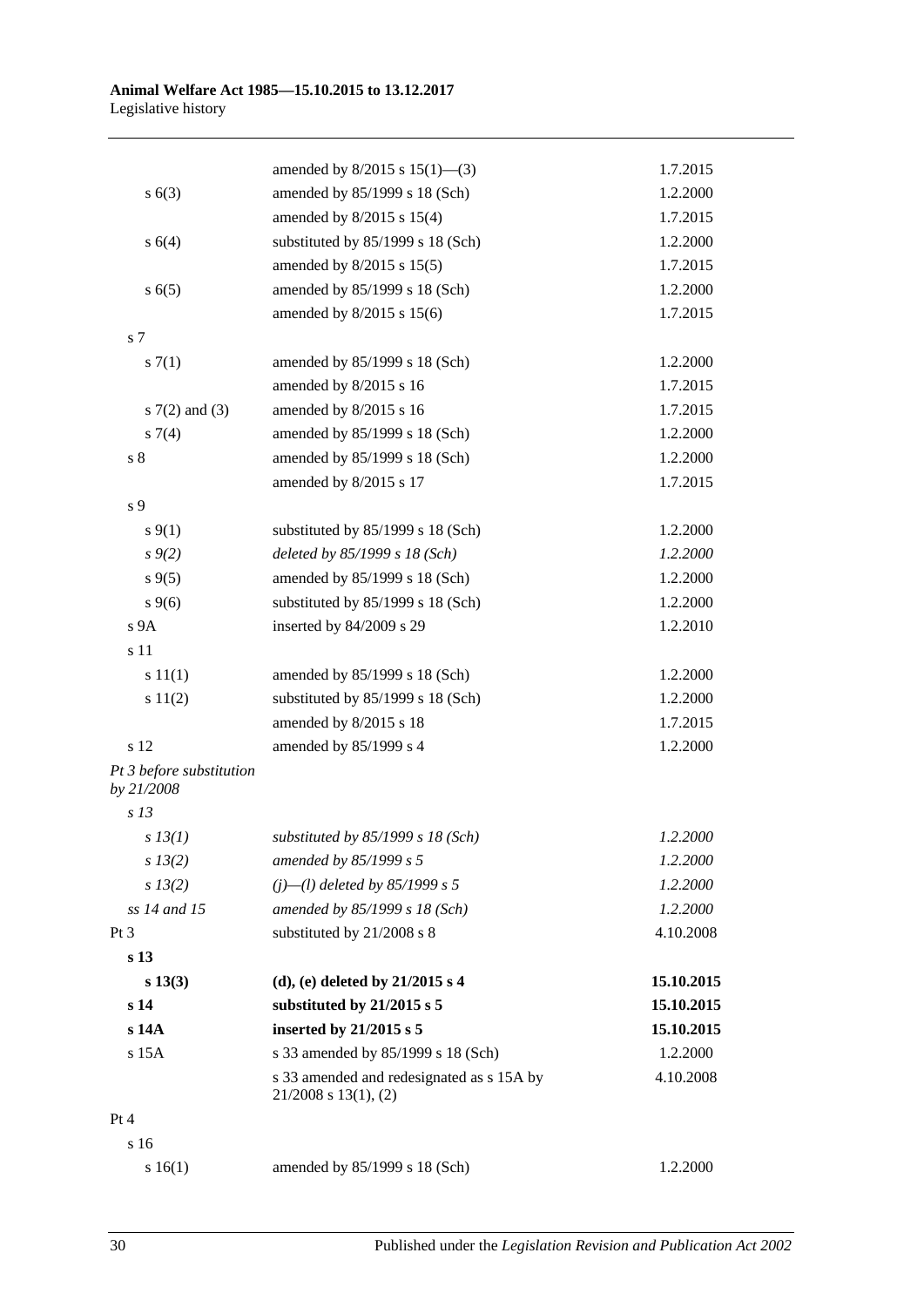| s 17              |                                                         |           |
|-------------------|---------------------------------------------------------|-----------|
| 17(2)             | amended by 85/1999 s 6                                  | 1.2.2000  |
| s 18              |                                                         |           |
| s 18(1)           | amended by 85/1999 s 18 (Sch)                           | 1.2.2000  |
| s 18(2)           | amended by 85/1999 ss 7, 18 (Sch)                       | 1.2.2000  |
| s 19              |                                                         |           |
| s 19(1)           | amended by 85/1999 s 18 (Sch)                           | 1.2.2000  |
| s 19(2)           | amended by 21/2008 s 9                                  | 4.10.2008 |
| s 19(4)           | inserted by 85/1999 s 8                                 | 1.2.2000  |
| s 20              |                                                         |           |
|                   | s 20(1), (3) and (4) amended by 85/1999 s 18 (Sch)      | 1.2.2000  |
| s 23              |                                                         |           |
| $s\,23(1)$        | deleted by $8/2015 s 19(1)$                             | 1.7.2015  |
| $s\,23(2)$        | amended by 85/1999 s 18 (Sch)                           | 1.2.2000  |
| $s\,23(3)$        | amended by 85/1999 ss 9, 18 (Sch)                       | 1.2.2000  |
|                   | amended by 21/2008 s 10                                 | 4.10.2008 |
|                   | amended by 8/2015 s 19(2)                               | 1.7.2015  |
| $s\,23(4)$        | amended by 8/2015 s 19(2)                               | 1.7.2015  |
| $s\,23(5)$        | amended by 85/1999 s 18 (Sch)                           | 1.2.2000  |
|                   | amended by 8/2015 s 19(2)                               | 1.7.2015  |
| $s\,23(6)$        | amended by 85/1999 s 18 (Sch)                           | 1.2.2000  |
|                   | substituted by $8/2015$ s 19(3)                         | 1.7.2015  |
| $s\,23(7)$        | amended by 85/1999 s 18 (Sch)                           | 1.2.2000  |
|                   | deleted by $8/2015 s 19(3)$                             | 1.7.2015  |
| s 23A             | inserted by 8/2015 s 20                                 | 1.7.2015  |
| s 24              |                                                         |           |
| $s\,24(1)$        | amended by 85/1999 s 18 (Sch)                           | 1.2.2000  |
|                   | substituted by 8/2015 s 21                              | 1.7.2015  |
| $s\,24(1a)$       | inserted by 8/2015 s 21                                 | 1.7.2015  |
| $s\,24(4)$        | amended by 85/1999 ss 10, 18 (Sch)                      | 1.2.2000  |
| s <sub>25</sub>   |                                                         |           |
| s 25(1)           | amended by 85/1999 s 11(a), (b)                         | 1.2.2000  |
|                   | amended by 8/2015 s 22                                  | 1.7.2015  |
| $s \, 25(1a)$     | inserted by $85/1999$ s $11(c)$                         | 1.2.2000  |
| $s\,25(2)$        | amended by 85/1999 s 11(d)                              | 1.2.2000  |
| $s\,25(3)$        | amended by 85/1999 ss 11(e), 18 (Sch)                   | 1.2.2000  |
| $s\,25(4)$        | inserted by $85/1999$ s $11(f)$                         | 1.2.2000  |
| s <sub>26</sub>   |                                                         |           |
| s $26(1)$ and (3) | amended by 85/1999 s 18 (Sch)                           | 1.2.2000  |
| s 27              |                                                         |           |
|                   | s $27(1)$ , (4) and (5) amended by $85/1999$ s 18 (Sch) | 1.2.2000  |
| Pt 5              |                                                         |           |
| heading           | substituted by 21/2008 s 11                             | 4.10.2008 |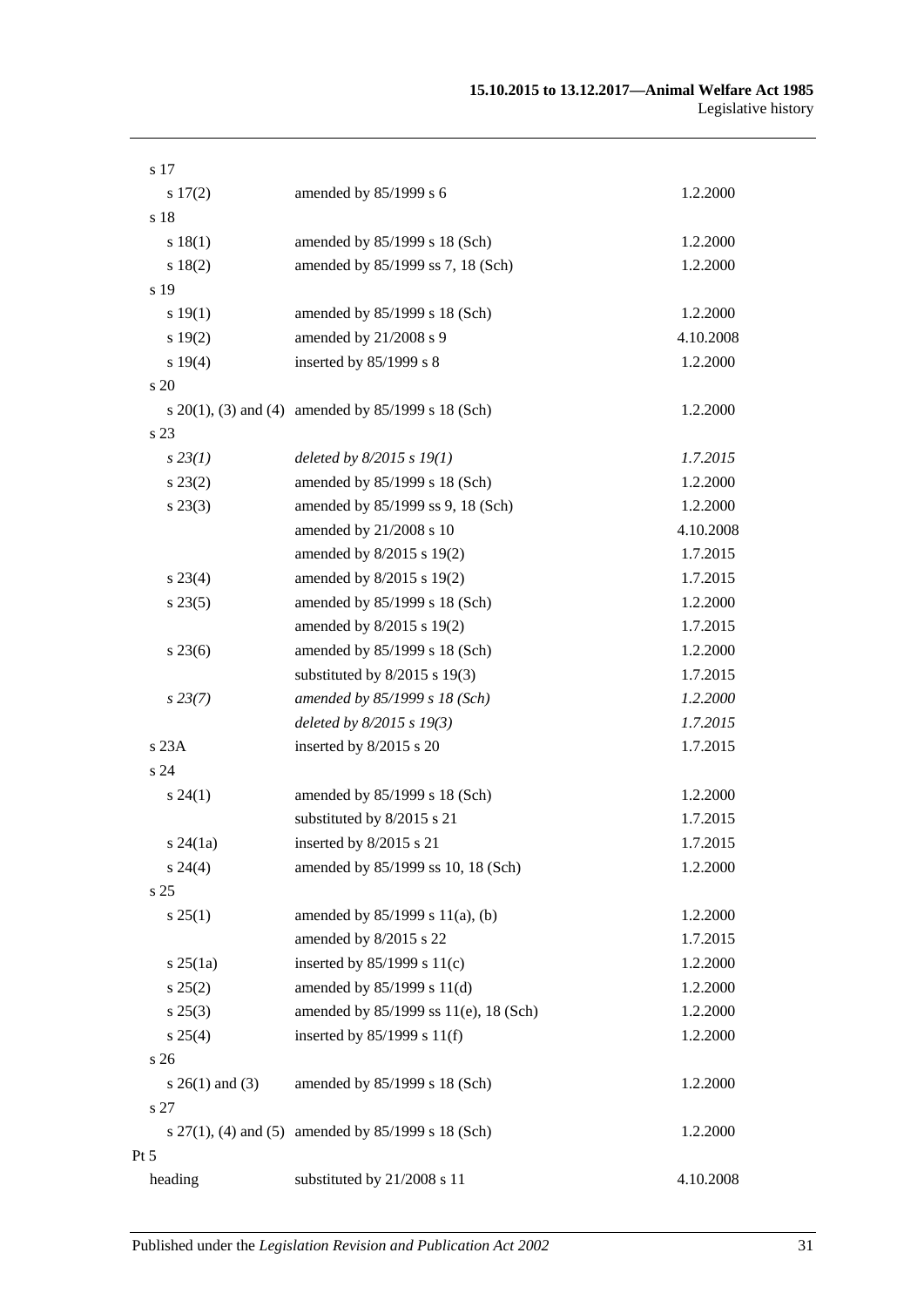#### **Animal Welfare Act 1985—15.10.2015 to 13.12.2017** Legislative history

| Pt $5$ Div $1$                            |                                                                                      |           |
|-------------------------------------------|--------------------------------------------------------------------------------------|-----------|
| heading                                   | inserted by 21/2008 s 11                                                             | 4.10.2008 |
| s 28 before<br>substitution by<br>21/2008 |                                                                                      |           |
| $s\,28(1)$                                | substituted by $85/1999$ s $12(a)$                                                   | 1.2.2000  |
| $s\,28(2)$                                | amended by 85/1999 ss $12(b)$ , (c), 18 (Sch)                                        | 1.2.2000  |
| $s\,28(2a)$                               | inserted by $85/1999 s 12(d)$                                                        | 1.2.2000  |
| $s\,28(3)$                                | amended by 85/1999 ss $12(e)$ , 18 (Sch)                                             | 1.2.2000  |
| s 29 before<br>substitution by<br>21/2008 |                                                                                      |           |
| $s\,29(1)$                                | amended by 48/1994 Sch 2 cl 2                                                        | 1.12.1994 |
|                                           | amended by 20/2004 Sch 1 cl 2                                                        | 1.7.2006  |
| s 29(2)                                   | amended by 85/1999 ss $13(a)$ , (b), 18 (Sch)                                        | 1.2.2000  |
| $s\,29(3)$ and (4)                        | amended by 85/1999 s 18 (Sch)                                                        | 1.2.2000  |
| $s\,29(4a)$                               | inserted by $85/1999 s 13(c)$                                                        | 1.2.2000  |
| $s\,29(5)$                                | amended by 85/1999 s $13(d)$ —(h)                                                    | 1.2.2000  |
|                                           | s 29(7), (8) and (10) amended by 85/1999 s 18 (Sch)                                  | 1.2.2000  |
| ss 28 and 29                              | substituted by 21/2008 s 12                                                          | 4.10.2008 |
| s 30 before<br>substitution by<br>21/2008 |                                                                                      |           |
| $s \, 30(2)$ and (3)                      | amended by 85/1999 s 18 (Sch)                                                        | 1.2.2000  |
| s 30A before deletion<br>by 21/2008       | inserted by 85/1999 s 14                                                             | 1.2.2000  |
| s 31 before<br>substitution by<br>21/2008 | amended by 85/1999 s 18 (Sch)                                                        | 1.2.2000  |
| Pt 5 Div 2                                | inserted by 21/2008 s 12                                                             | 4.10.2008 |
| Pt 5 Div 3                                | inserted by 21/2008 s 12                                                             | 4.10.2008 |
| s 32 before deletion by<br>84/2009        |                                                                                      |           |
| $s \, 32(1)$ and (2)                      | amended by 85/1999 s 18 (Sch)                                                        | 1.2.2000  |
| s <sub>32</sub>                           | deleted by 84/2009 s 30                                                              | 1.2.2010  |
| s 32A                                     |                                                                                      |           |
| $s \, 32A(1)$                             | s 36(1) substituted by 85/1999 s 16                                                  | 1.2.2000  |
|                                           | s $36(1)$ amended and redesignated as s $32A(1)$ by<br>$21/2008$ s $17(1)$ —(5), (8) | 4.10.2008 |
| $s \, 32A(2)$                             | s 36(2) amended by 85/1999 s 18 (Sch)                                                | 1.2.2000  |
|                                           | s $36(2)$ amended and redesignated as s $32A(2)$ by<br>$21/2008$ s $17(6)$ , $(8)$   | 4.10.2008 |
| $s \, 32A(3)$                             | inserted by 21/2008 s 17(7)                                                          | 4.10.2008 |
| Pt 6                                      |                                                                                      |           |
| s $33$ —see s $15A$                       |                                                                                      |           |
| s 33                                      | inserted by 21/2008 s 14                                                             | 4.10.2008 |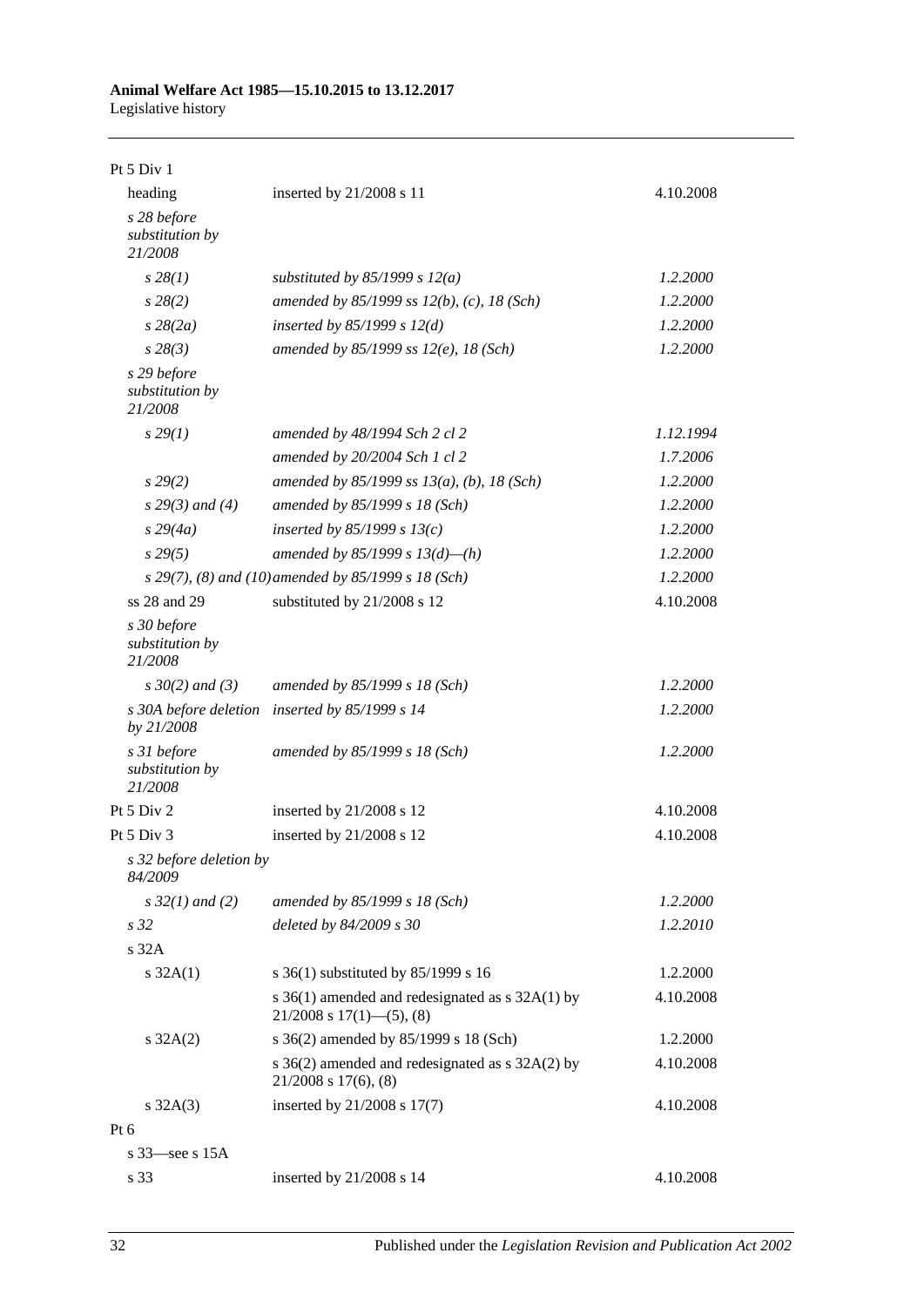| s 34                                      |                                   |           |
|-------------------------------------------|-----------------------------------|-----------|
| $s \, 34(1)$                              | amended by 85/1999 s 18 (Sch)     | 1.2.2000  |
|                                           | amended by 21/2008 s 15(1)        | 4.10.2008 |
| $s \, 34(2)$                              | amended by $85/1999$ s $15(a)$    | 1.2.2000  |
| $s \; 34(3)$                              | amended by 85/1999 s 18 (Sch)     | 1.2.2000  |
| $s \; 34(4)$                              | inserted by $85/1999$ s $15(b)$   | 1.2.2000  |
|                                           | amended by 21/2008 s 15(2)        | 4.10.2008 |
| ss 34A and 34B                            | inserted by 21/2008 s 16          | 4.10.2008 |
| s 36—see s 32A                            |                                   |           |
| s 38                                      | amended by 85/1999 s 18 (Sch)     | 1.2.2000  |
|                                           | substituted by 36/2011 s 6        | 1.1.2012  |
| $s \ 38(2)$                               | amended by $16/2013$ s $7(1)$     | 17.6.2013 |
| $s \ 38(3)$                               | (c) deleted by $16/2013$ s $7(2)$ | 17.6.2013 |
| $s \frac{38(3a)}{2}$                      | inserted by 16/2013 s 7(3)        | 17.6.2013 |
| s 39                                      |                                   |           |
| s $39(1)$ and (2)                         | amended by 85/1999 s 18 (Sch)     | 1.2.2000  |
| s 40 before<br>substitution by<br>21/2008 |                                   |           |
| $s\,40(1)$ and (2)                        | amended by 85/1999 s 18 (Sch)     | 1.2.2000  |
| $\sin 40$                                 | substituted by 21/2008 s 18       | 4.10.2008 |
| s41                                       | deleted by 85/1999 s 18 (Sch)     | 1.2.2000  |
| s 42                                      | amended by 85/1999 s 18 (Sch)     | 1.2.2000  |
|                                           | substituted by 21/2008 s 19       | 4.10.2008 |
| s 42A                                     | inserted by 85/1999 s 17          | 1.2.2000  |
| ss 43A and 43B                            | inserted by 21/2008 s 20          | 4.10.2008 |
| s 44                                      |                                   |           |
| $s\,44(2)$                                | amended by 85/1999 s 18 (Sch)     | 1.2.2000  |
|                                           | amended by 21/2008 s 21(1), (2)   | 4.10.2008 |
| $s\,44(5)$                                | inserted by 21/2008 s 21(3)       | 4.10.2008 |
| $s\,44(6)$ — $(8)$                        | inserted by 8/2015 s 23           | 1.7.2015  |

## **Transitional etc provisions associated with Act or amendments**

## *Statutes Amendment (Boards and Committees—Abolition and Reform) Act 2015*

## **24—Transitional provisions**

(1) In this section—

*principal Act* means the *[Animal Welfare Act](http://www.legislation.sa.gov.au/index.aspx?action=legref&type=act&legtitle=Animal%20Welfare%20Act%201985) 1985*; *relevant date* means the day on which section 19(1) of this Act comes into operation.